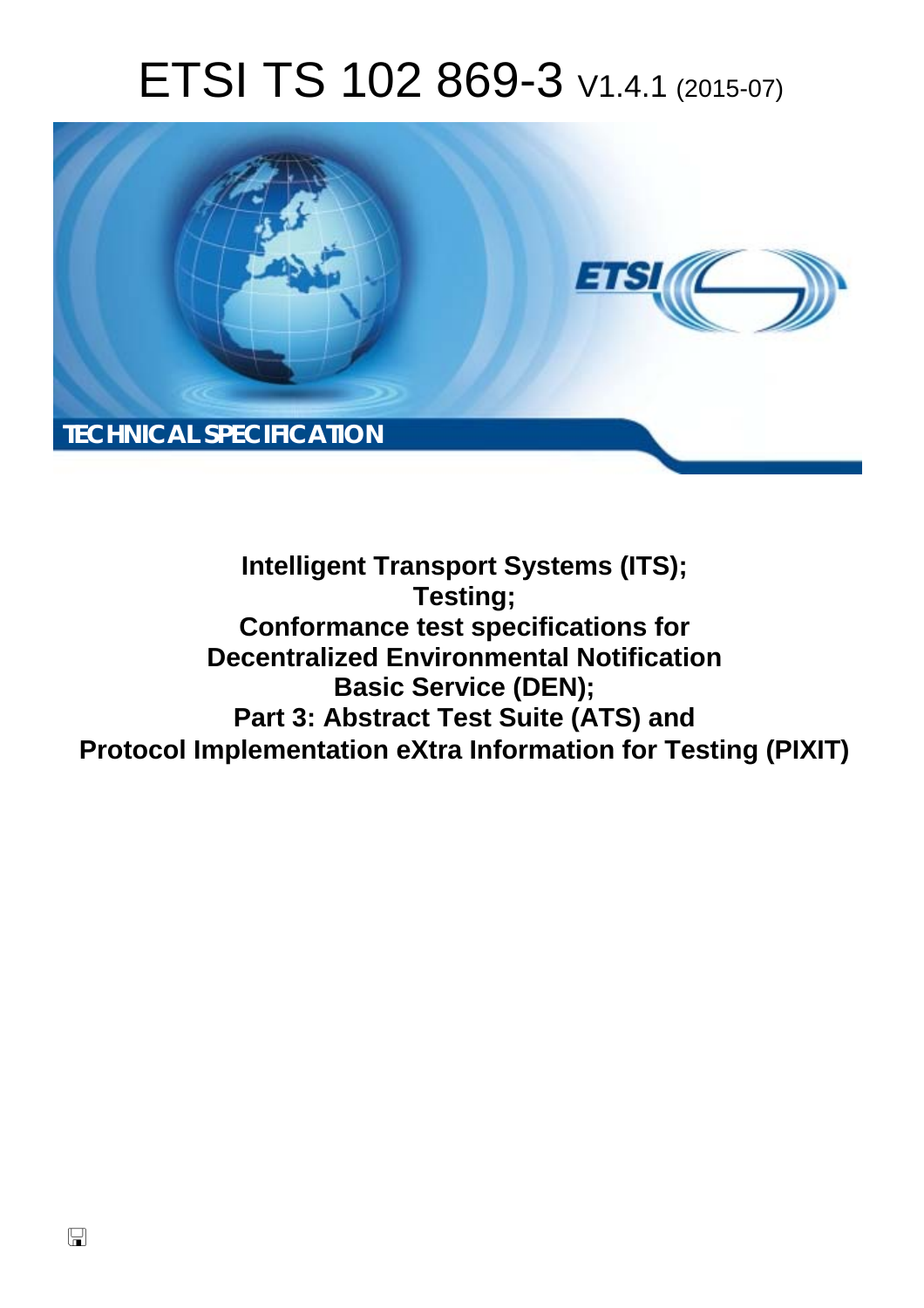Reference RTS/ITS-00159

Keywords

ATS, ITS, PIXIT, testing

#### *ETSI*

#### 650 Route des Lucioles F-06921 Sophia Antipolis Cedex - FRANCE

Tel.: +33 4 92 94 42 00 Fax: +33 4 93 65 47 16

Siret N° 348 623 562 00017 - NAF 742 C Association à but non lucratif enregistrée à la Sous-Préfecture de Grasse (06) N° 7803/88

#### *Important notice*

The present document can be downloaded from: <http://www.etsi.org/standards-search>

The present document may be made available in electronic versions and/or in print. The content of any electronic and/or print versions of the present document shall not be modified without the prior written authorization of ETSI. In case of any existing or perceived difference in contents between such versions and/or in print, the only prevailing document is the print of the Portable Document Format (PDF) version kept on a specific network drive within ETSI Secretariat.

Users of the present document should be aware that the document may be subject to revision or change of status. Information on the current status of this and other ETSI documents is available at <http://portal.etsi.org/tb/status/status.asp>

If you find errors in the present document, please send your comment to one of the following services: <https://portal.etsi.org/People/CommiteeSupportStaff.aspx>

#### *Copyright Notification*

No part may be reproduced or utilized in any form or by any means, electronic or mechanical, including photocopying and microfilm except as authorized by written permission of ETSI.

The content of the PDF version shall not be modified without the written authorization of ETSI. The copyright and the foregoing restriction extend to reproduction in all media.

> © European Telecommunications Standards Institute 2015. All rights reserved.

**DECT**TM, **PLUGTESTS**TM, **UMTS**TM and the ETSI logo are Trade Marks of ETSI registered for the benefit of its Members. **3GPP**TM and **LTE**™ are Trade Marks of ETSI registered for the benefit of its Members and of the 3GPP Organizational Partners.

**GSM**® and the GSM logo are Trade Marks registered and owned by the GSM Association.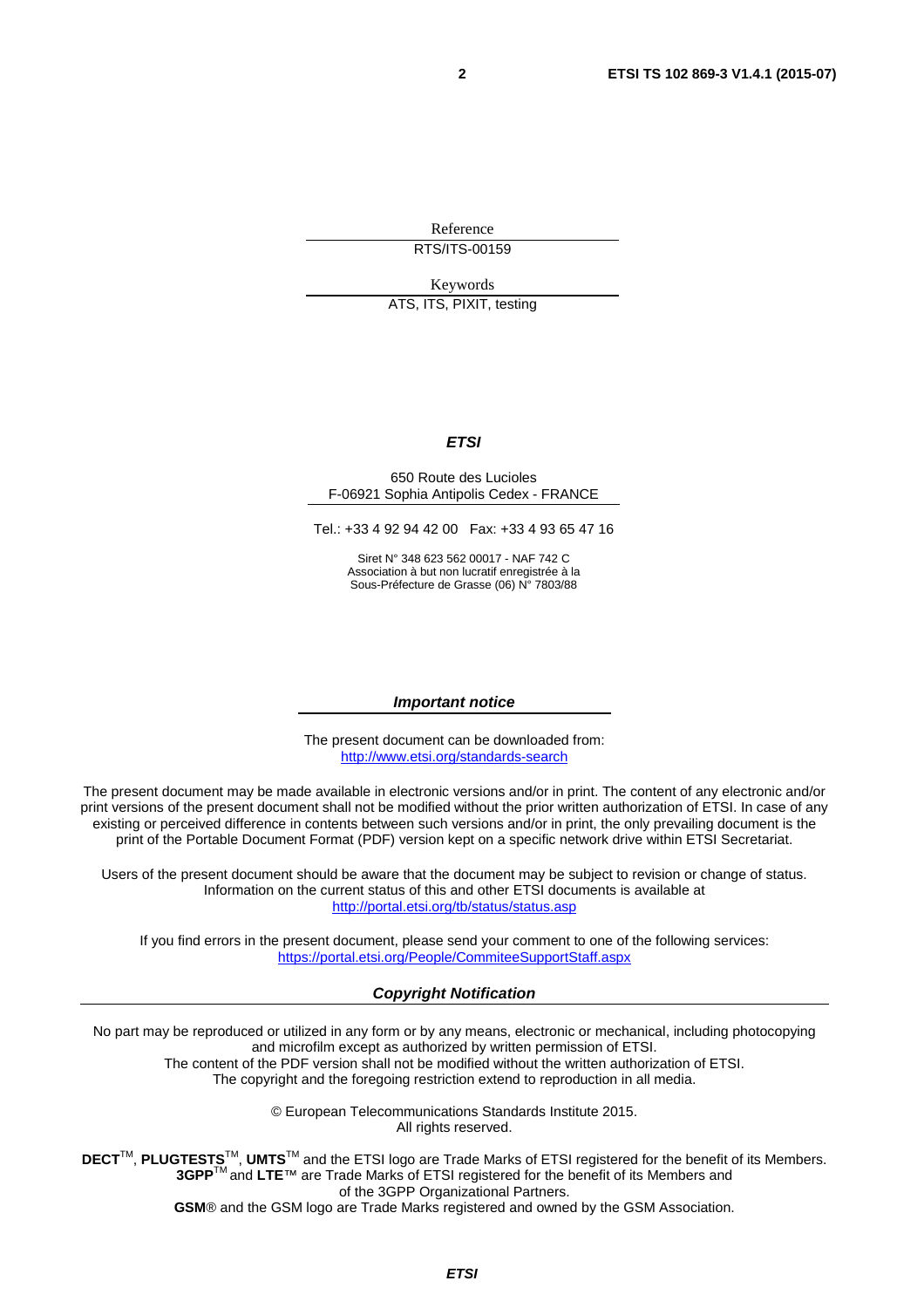## Contents

| 1                          |                             |  |
|----------------------------|-----------------------------|--|
| 2                          |                             |  |
| 2.1                        |                             |  |
| 2.2                        |                             |  |
| 3                          |                             |  |
| 3.1<br>3.2                 |                             |  |
|                            |                             |  |
| $\overline{4}$             |                             |  |
| 4.1                        |                             |  |
| 4.2<br>4.3                 |                             |  |
| 4.4                        |                             |  |
| 4.4.1                      |                             |  |
| 4.4.2                      |                             |  |
| 4.4.3                      |                             |  |
| 5                          |                             |  |
| 6                          |                             |  |
| 6.1                        |                             |  |
| 6.2                        |                             |  |
| 6.2.1                      |                             |  |
| 6.2.1.1                    |                             |  |
| 6.2.1.2                    |                             |  |
| 6.2.2                      |                             |  |
| 6.3<br>6.3.1               |                             |  |
| 6.3.2                      |                             |  |
| 6.3.3                      |                             |  |
| 6.3.4                      |                             |  |
|                            | <b>Annex A (normative):</b> |  |
|                            |                             |  |
|                            |                             |  |
|                            | <b>Annex B</b> (normative): |  |
| B.1                        |                             |  |
| B.2                        |                             |  |
| B.3                        |                             |  |
| B.4                        |                             |  |
| B.5                        |                             |  |
| <b>B.6</b>                 |                             |  |
| B.7                        |                             |  |
|                            |                             |  |
| <b>B.8</b><br><b>B.8.1</b> |                             |  |
| <b>B.8.2</b>               |                             |  |
|                            |                             |  |

 $\mathbf{3}$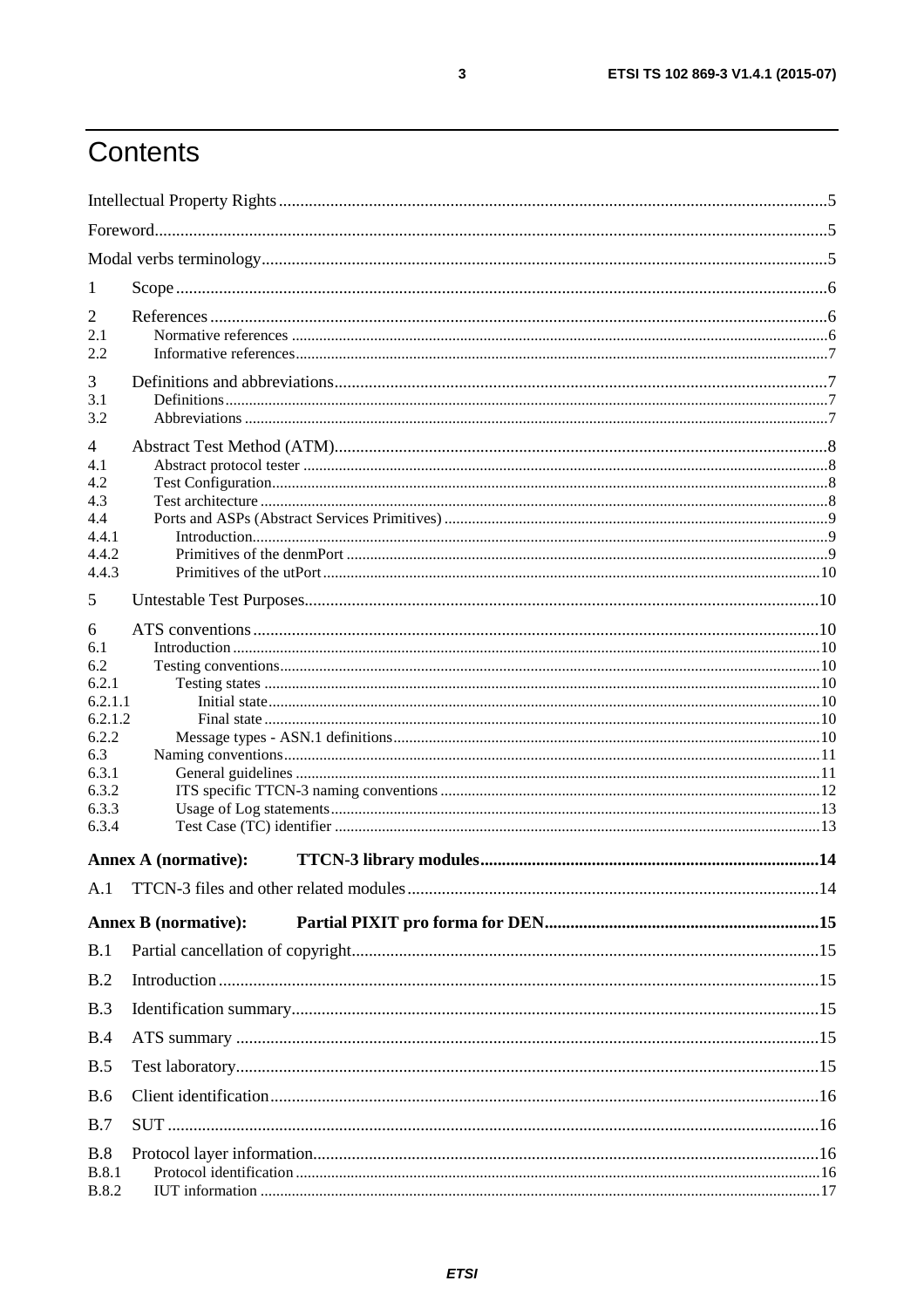| C.1                                              |  |
|--------------------------------------------------|--|
| C.2                                              |  |
| C.3<br>C.3.1<br>C.3.2<br>C.3.3<br>C.3.4<br>C.3.5 |  |
| C.4                                              |  |
| C.5                                              |  |
| C.6                                              |  |
| C.7                                              |  |
| C.8                                              |  |
| C.9                                              |  |
|                                                  |  |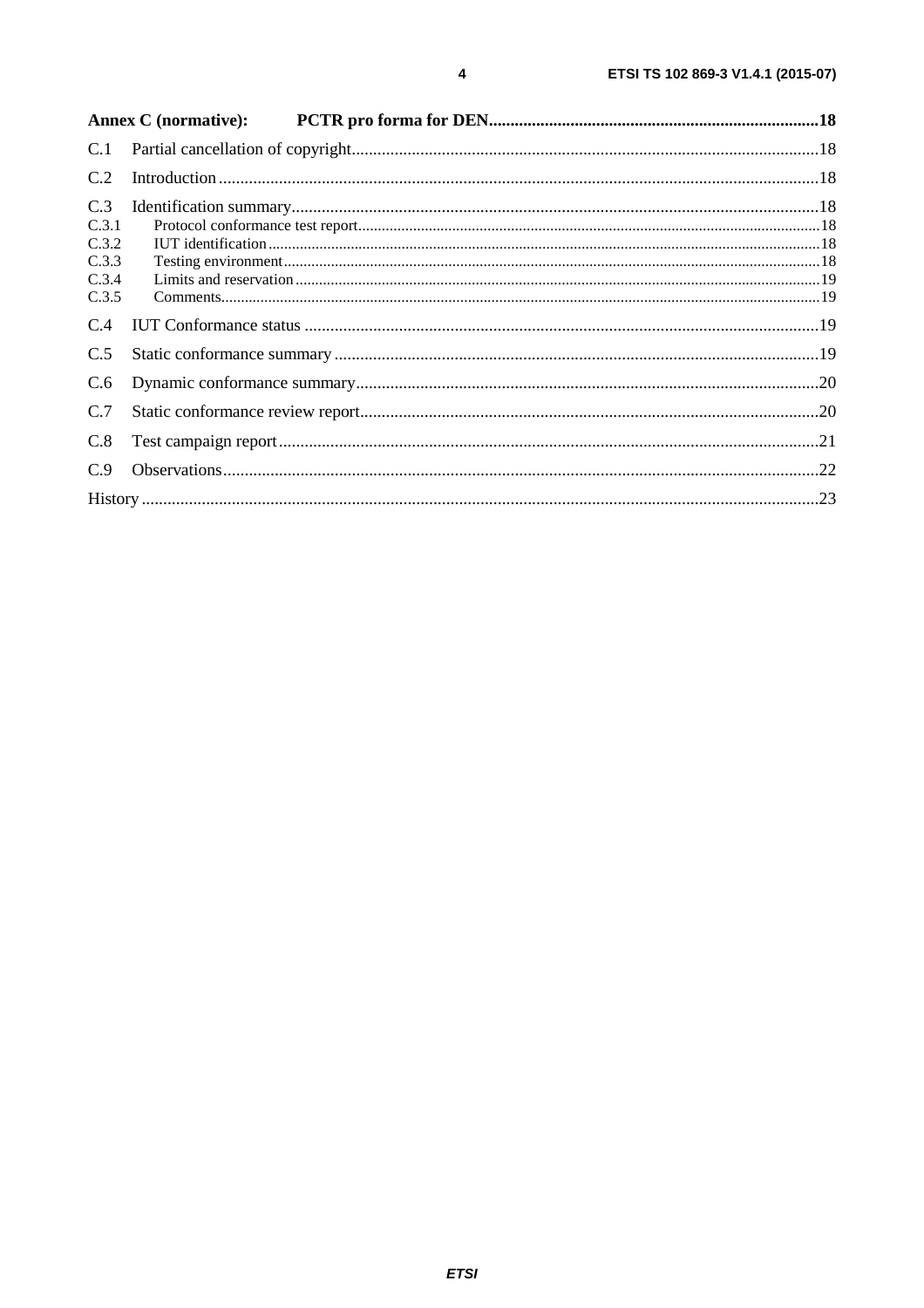## <span id="page-4-0"></span>Intellectual Property Rights

IPRs essential or potentially essential to the present document may have been declared to ETSI. The information pertaining to these essential IPRs, if any, is publicly available for **ETSI members and non-members**, and can be found in ETSI SR 000 314: *"Intellectual Property Rights (IPRs); Essential, or potentially Essential, IPRs notified to ETSI in respect of ETSI standards"*, which is available from the ETSI Secretariat. Latest updates are available on the ETSI Web server [\(http://ipr.etsi.org](http://webapp.etsi.org/IPR/home.asp)).

Pursuant to the ETSI IPR Policy, no investigation, including IPR searches, has been carried out by ETSI. No guarantee can be given as to the existence of other IPRs not referenced in ETSI SR 000 314 (or the updates on the ETSI Web server) which are, or may be, or may become, essential to the present document.

### Foreword

This Technical Specification (TS) has been produced by ETSI Technical Committee Intelligent Transport Systems (ITS).

The present document is part 3 of a multi-part deliverable covering Conformance test specification for Decentralized Environmental Notification Basic Service (DEN) as identified below:

- Part 1: "Test requirements and Protocol Implementation Conformance Statement (PICS) pro forma";
- Part 2: "Test Suite Structure and Test Purposes (TSS & TP)";

#### **Part 3: "Abstract Test Suite (ATS) and Protocol Implementation eXtra Information for Testing (PIXIT)".**

The development of ITS test specifications follows the guidance provided in the ETSI EG 202 798 [\[i.1](#page-6-0)]. Therefore, the ATS documentation outlined in the present document is also based on the guidance provided in ETSI EG 202 798 [\[i.1](#page-6-0)].

### Modal verbs terminology

In the present document "**shall**", "**shall not**", "**should**", "**should not**", "**may**", "**need not**", "**will**", "**will not**", "**can**" and "**cannot**" are to be interpreted as described in clause 3.2 of the [ETSI Drafting Rules](http://portal.etsi.org/Help/editHelp!/Howtostart/ETSIDraftingRules.aspx) (Verbal forms for the expression of provisions).

"**must**" and "**must not**" are **NOT** allowed in ETSI deliverables except when used in direct citation.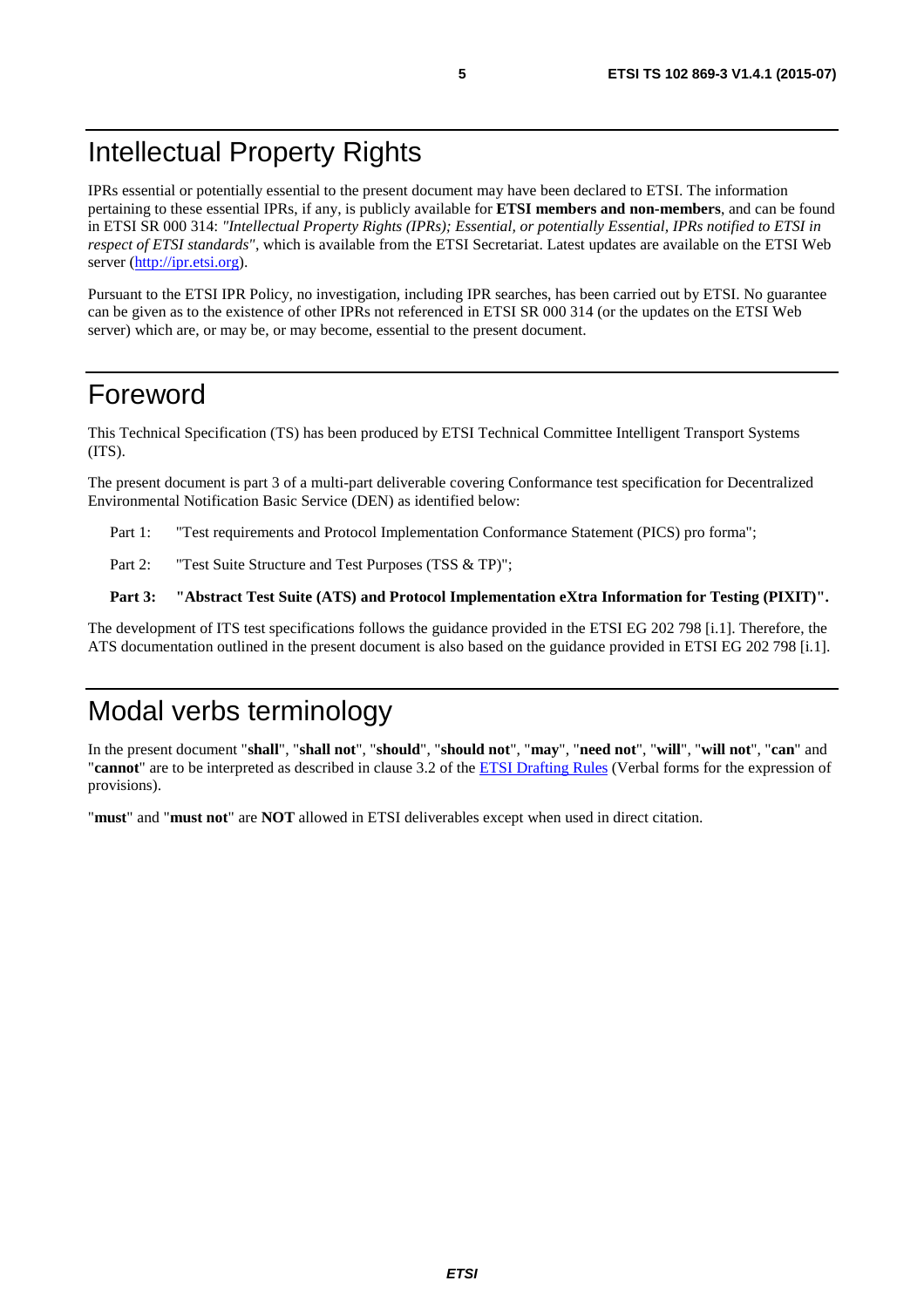### <span id="page-5-0"></span>1 Scope

The present document contains the Abstract Test Suite (ATS) for Decentralized Environmental Notification Basic Service (DEN) as defined in ETSI EN 302 637-3 [1] in compliance with the relevant requirements and in accordance with the relevant guidance given in ISO/IEC 9646-7 [5].

The objective of the present document is to provide a basis for conformance tests for Decentralized Environmental Notification Basic Service (DEN) equipment giving a high probability of interoperability between different manufacturers' equipment.

The ISO standard for the methodology of conformance testing (ISO/IEC 9646-1 [2] and ISO/IEC 9646-2 [3]) as well as the ETSI rules for conformance testing (ETSI ETS 300 406 [6]) are used as a basis for the test methodology.

## 2 References

### 2.1 Normative references

References are either specific (identified by date of publication and/or edition number or version number) or non-specific. For specific references, only the cited version applies. For non-specific references, the latest version of the reference document (including any amendments) applies.

Referenced documents which are not found to be publicly available in the expected location might be found at [http://docbox.etsi.org/Reference.](http://docbox.etsi.org/Reference)

NOTE: While any hyperlinks included in this clause were valid at the time of publication, ETSI cannot guarantee their long term validity.

The following referenced documents are necessary for the application of the present document.

[1] ETSI EN 302 637-3 (V1.2.2): "Intelligent Transport Systems (ITS); Vehicular Communications; Basic Set of Applications; Part 3: Specifications of Decentralized Environmental Notification Basic Service". [2] ISO/IEC 9646-1 (1994): "Information technology -- Open Systems Interconnection -- Conformance testing methodology and framework -- Part 1: General concepts". [3] ISO/IEC 9646-2 (1994): "Information technology -- Open Systems Interconnection -- Conformance testing methodology and framework -- Part 2: Abstract Test Suite specification". [4] ISO/IEC 9646-6 (1994): "Information technology -- Open Systems Interconnection -- Conformance testing methodology and framework -- Part 6: Protocol profile test specification". [5] ISO/IEC 9646-7 (1995): "Information technology -- Open Systems Interconnection -- Conformance testing methodology and framework -- Part 7: Implementation Conformance Statements". [6] ETSI ETS 300 406 (1995): "Methods for testing and Specification (MTS); Protocol and profile conformance testing specifications; Standardization methodology". [7] ETSI ES 201 873-1 (V4.5.1): "Methods for Testing and Specification (MTS); The Testing and Test Control Notation version 3; Part 1: TTCN-3 Core Language". [8] ETSI ES 201 873-7 (V4.5.1): "Methods for Testing and Specification (MTS); The Testing and Test Control Notation version 3; Part 7: Using ASN.1 with TTCN-3". [9] ETSI TS 102 869-1 (V1.4.1): "Intelligent Transport Systems (ITS); Testing; Conformance test specifications for Decentralized Environmental Notification Messages (DENM); Part 1: Test requirements and Protocol Implementation Conformance Statement (PICS) pro forma".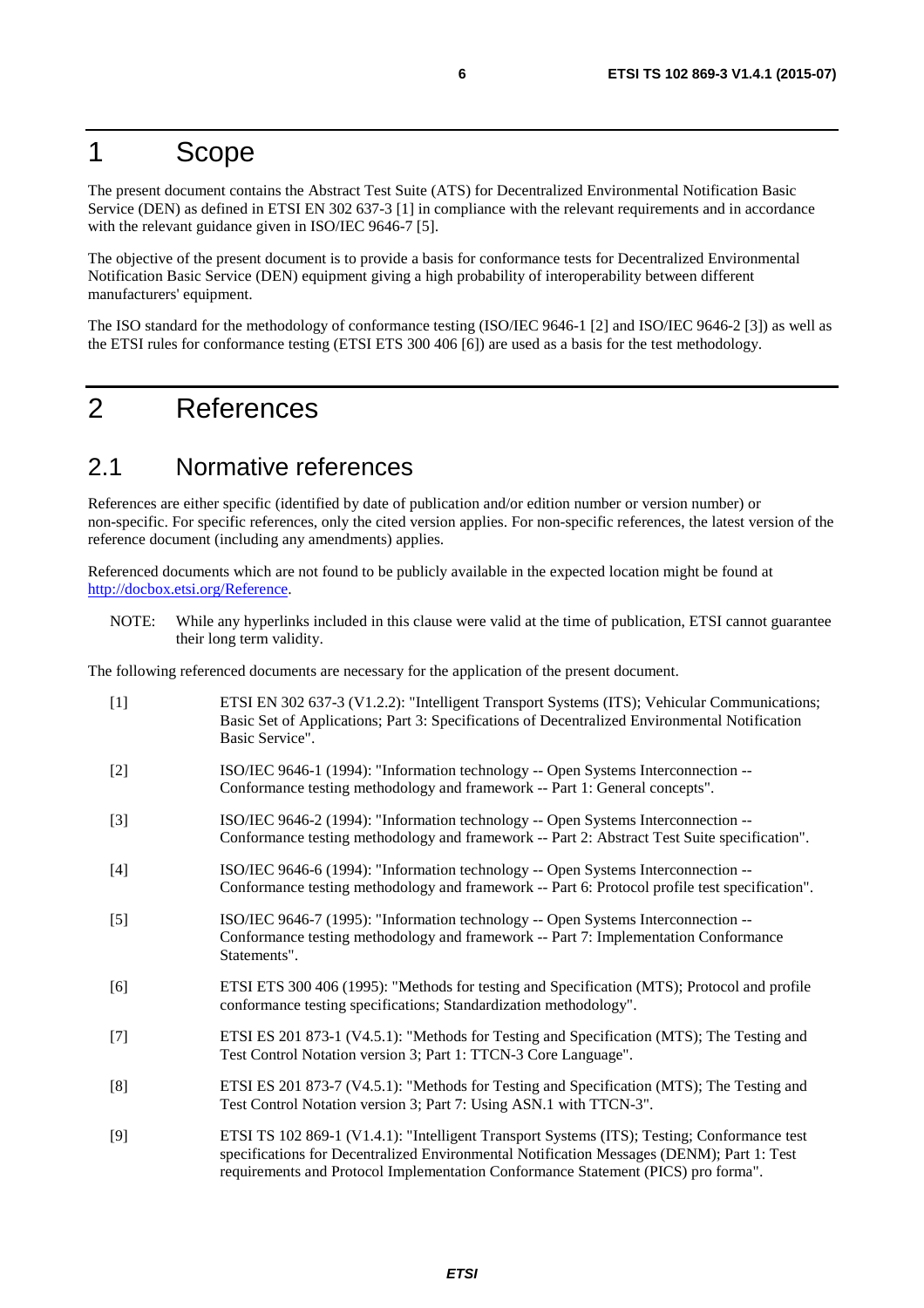<span id="page-6-0"></span>[10] ETSI TS 102 894-2 (V1.2.1): "Intelligent Transport Systems (ITS); Users and applications requirements; Part 2: Applications and facilities layer common data dictionary".

### 2.2 Informative references

References are either specific (identified by date of publication and/or edition number or version number) or non-specific. For specific references, only the cited version applies. For non-specific references, the latest version of the reference document (including any amendments) applies.

NOTE: While any hyperlinks included in this clause were valid at the time of publication, ETSI cannot guarantee their long term validity.

The following referenced documents are not necessary for the application of the present document but they assist the user with regard to a particular subject area.

[i.1] ETSI EG 202 798 (V1.1.1): "Intelligent Transport Systems (ITS); Testing; Framework for conformance and interoperability testing".

## 3 Definitions and abbreviations

### 3.1 Definitions

For the purposes of the present document, the terms and definitions given in ETSI EN 302 637-3 [\[1](#page-5-0)], ISO/IEC 9646-1 [\[2\]](#page-5-0) and ISO/IEC 9646-7 [[5\]](#page-5-0) apply.

### 3.2 Abbreviations

For the purposes of the present document, the following abbreviations apply:

| ASN.1        | <b>Abstract Syntax Notation One</b>                           |
|--------------|---------------------------------------------------------------|
| <b>ATM</b>   | <b>Abstract Test Method</b>                                   |
| <b>ATS</b>   | <b>Abstract Test Suite</b>                                    |
| <b>BO</b>    | Inopportune test events for Behaviour tests                   |
| BV           | valid test events for Behaviour tests                         |
| CAN          | Controller Area Network                                       |
| <b>DEN</b>   | Decentralized Environmental Notification Basic Service        |
| <b>DENM</b>  | Decentralized Environmental Notification Message              |
| <b>DRCX</b>  | <b>DENM</b> Reception                                         |
| EG           | <b>ETSI</b> Guide                                             |
| EN           | European Norm                                                 |
| ES           | <b>ETSI</b> Standard                                          |
| <b>EUPD</b>  | <b>Event Update</b>                                           |
| <b>EVGN</b>  | <b>Event Generation</b>                                       |
| <b>EXTI</b>  | <b>Expiration Time</b>                                        |
| <b>ISO</b>   | International Organization for Standardization                |
| <b>ITS</b>   | <b>Intelligent Transportation Systems</b>                     |
| <b>IUT</b>   | <b>Implementation Under Test</b>                              |
| <b>LDM</b>   | Local Dynamic Map                                             |
| <b>MSGF</b>  | <b>Message Format</b>                                         |
| <b>MTC</b>   | Main Test Component                                           |
| <b>PCTR</b>  | Protocol conformance Test Report                              |
| <b>PETY</b>  | Periodicity                                                   |
| <b>PICS</b>  | Protocol Implementation Conformance Statement                 |
| <b>PIXIT</b> | Partial Protocol Implementation Extra Information for Testing |
| SA.          | <b>System Adaptor</b>                                         |
| <b>SAP</b>   | Service Access Point                                          |
| <b>SCS</b>   | <b>System Conformance Statement</b>                           |
| <b>SCTR</b>  | <b>Static conformance Test Report</b>                         |
|              |                                                               |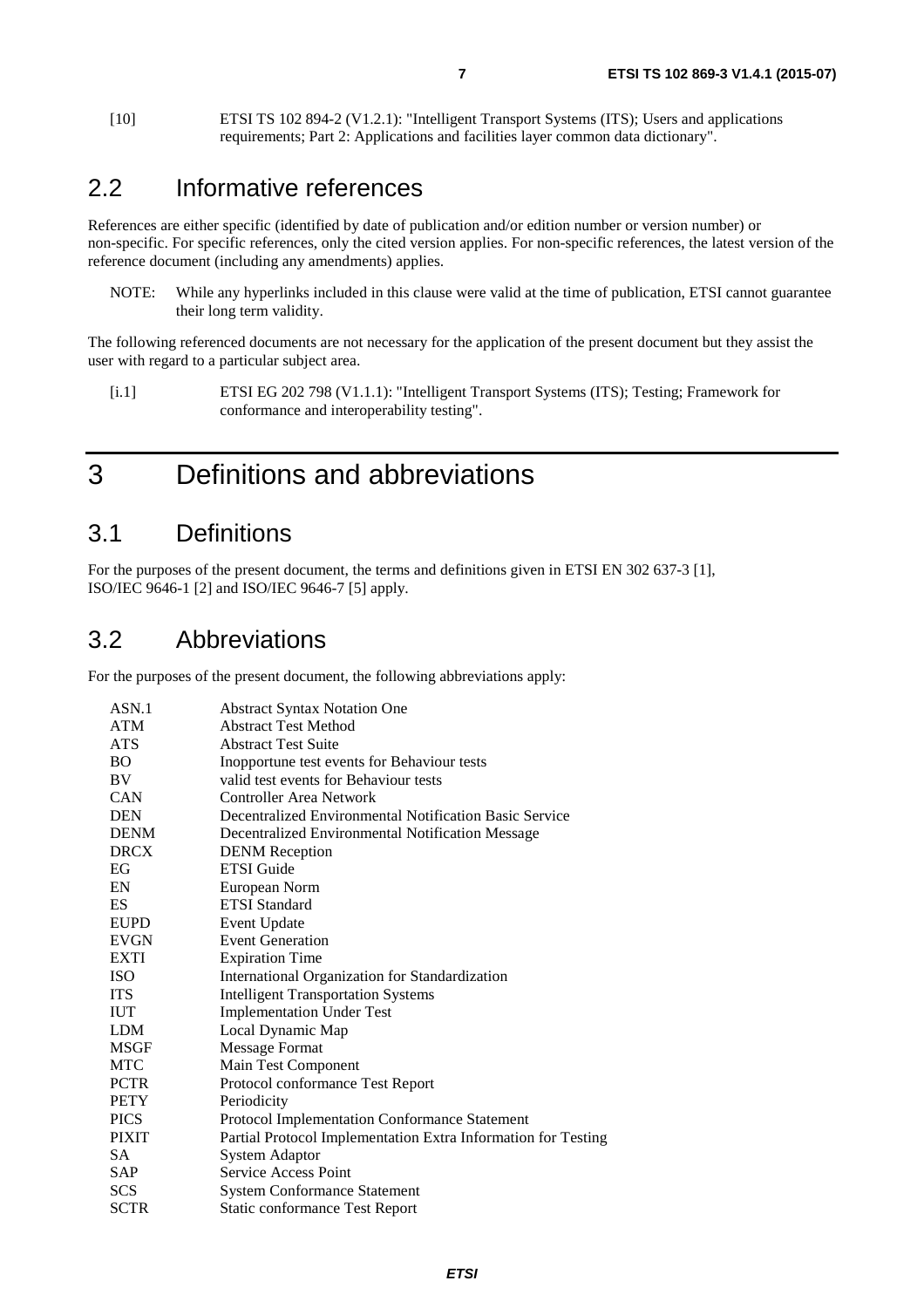<span id="page-7-0"></span>

| <b>SLCI</b> | Specific Location Container Information  |
|-------------|------------------------------------------|
| <b>SSCI</b> | Specific Situation Container Information |
| <b>SUT</b>  | <b>System Under Test</b>                 |
| <b>TC</b>   | <b>Test Case</b>                         |
| <b>TDEV</b> | Two different events                     |
| ТI          | Timer tests                              |
| <b>TNEV</b> | Termination/Negation of an Event         |
| TP          | <b>Test Purposes</b>                     |
| TS          | <b>Technical Specification</b>           |
| <b>TSS</b>  | <b>Test Suite Structure</b>              |
| <b>TTCN</b> | <b>Testing and Test Control Notation</b> |

## 4 Abstract Test Method (ATM)

### 4.1 Abstract protocol tester

The abstract protocol tester used by this test suite is described in figure 1. The test system simulates valid and invalid protocol behaviour, and analyses the reaction of the IUT.





### 4.2 Test Configuration

This test suite uses a unique test configuration in order to cover the different test scenarios. In this configuration, the tester simulates one ITS station implementing the DEN protocol.

### 4.3 Test architecture

The present document implements the general TTCN-3 test architecture described in ETSI EG 202 798 [\[i.1](#page-6-0)], clauses 6.3.2 and 8.3.1.

Figure [2](#page-8-0) shows the test architecture used in for the DEN ATS. The DEN test component requires using only the Main Test Component (MTC). The MTC communicates with the DEN SUT over the denmPort. The denmPort is used to exchange DEN protocol messages between the DEN test component and the DEN IUT.

The Upper tester entity in the SUT enables triggering DEN functionalities by simulating primitives from application or LDM entities. It is required to trigger the DEN layer in the SUT to send DEN messages, which are resulting from upper layer primitives. Furthermore, receiving DEN messages may result for the DEN layer in sending primitives to the upper layer (sending Data to LDM, for instance).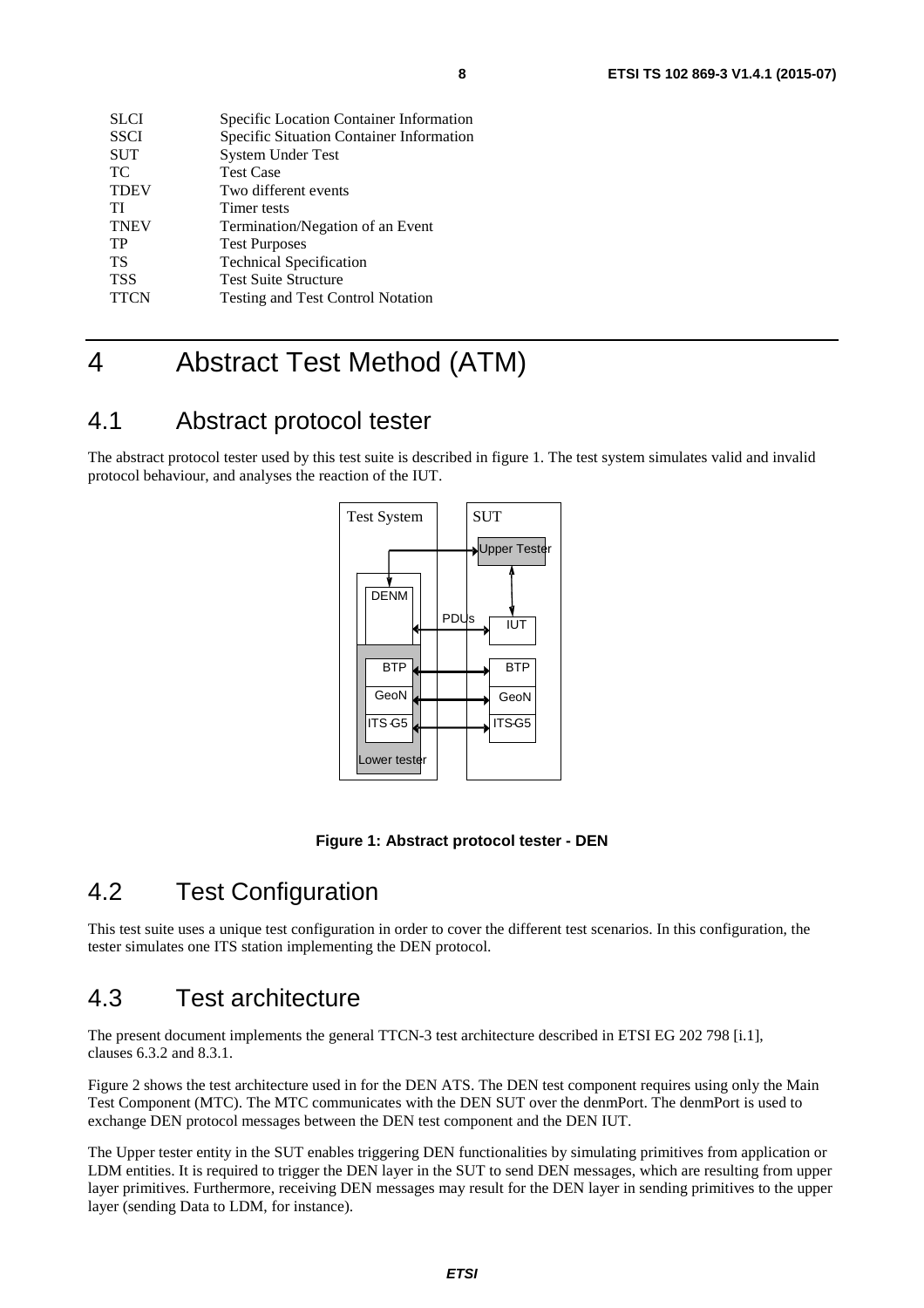<span id="page-8-0"></span>

**Figure 2: Test system architecture** 

### 4.4 Ports and ASPs (Abstract Services Primitives)

#### 4.4.1 Introduction

Two ports are used by the DEN ATS:

- The denmPort, of type DenmPort.
- The utPort of type UpperTesterPort.

#### 4.4.2 Primitives of the denmPort

Two types of primitives are used in the denmPort:

- The DenmInd primitive, containing the received messages of type DenmPdu, and a timestamp corresponding to the receipt time.
- The DenmReq primitive containing the sent messages of type DenmPdu.

The DenmPdu type is declared in the DENM.asn ASN.1 module, following the ASN.1 definition from ETSI EN 302 637-3 [\[1](#page-5-0)].

```
DenmPdu ::= SEQUENCE { 
     header ItsPduHeader, 
     denm DecentralizedEnvironmentalNotificationMessage 
}
```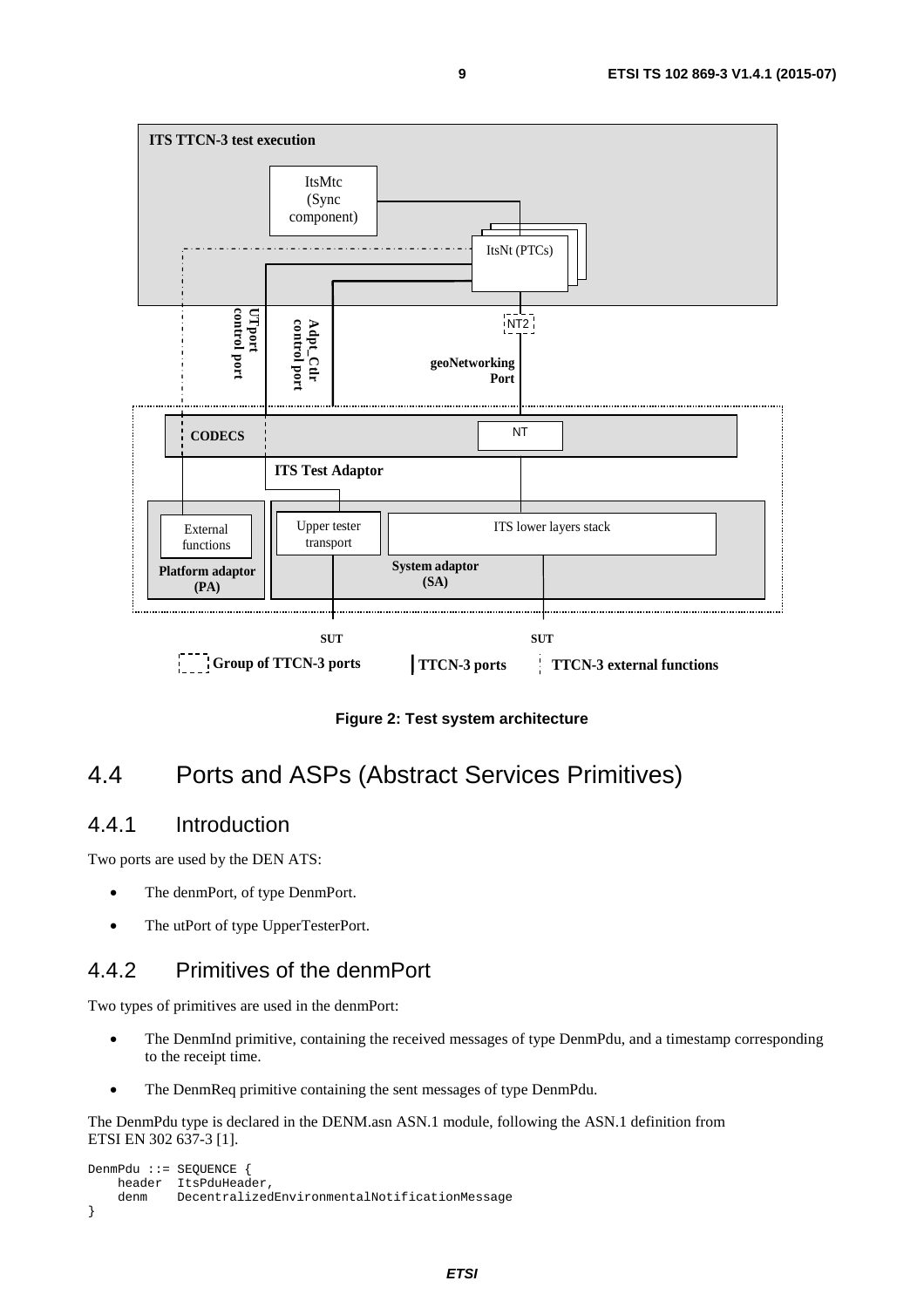#### <span id="page-9-0"></span>4.4.3 Primitives of the utPort

This port uses two types of primitives:

- The UtInitialize primitive used to initialize IUT.
- The UtTrigger primitive used trigger upper layer events in IUT.

## 5 Untestable Test Purposes

Table 1 gives a list of TPs, which are not implemented in the ATS due to the chosen ATM or other restrictions.

#### **Table 1: Untestable TP**

| Test purpose      | Reason                                                                    |
|-------------------|---------------------------------------------------------------------------|
| TP/DEN/EVGN/BV-08 | In order to achieve the situation of sequence Number wrap-around, 65 535  |
|                   | DENMs would need to be generated. With 10 DENMs sent per second, the test |
|                   | would need an execution time of 1,8 hours                                 |
| TP/DEN/MSRV/BO-08 | NOT implemented - No security elements in the ATS                         |
| TP/DEN/MSRV/BO-09 | NOT implemented - No security elements in the ATS                         |

## 6 ATS conventions

### 6.1 Introduction

The ATS conventions are intended to give a better understanding of the ATS but they also describe the conventions made for the development of the ATS. These conventions shall be considered during any later maintenance or further development of the ATS.

The ATS conventions contain two clauses, the testing conventions and the naming conventions. The testing conventions describe the functional structure of the ATS. The naming conventions describe the structure of the naming of all ATS elements.

To define the ATS, the guidelines of the document ETSI ETS 300 406 [\[6](#page-5-0)] were considered.

### 6.2 Testing conventions

### 6.2.1 Testing states

#### 6.2.1.1 Initial state

All test cases start with the function f\_prInitialState. This function brings the IUT in an "initialized" state by invoking the upper tester primitive UtInitialize.

#### 6.2.1.2 Final state

All test cases end with the function f\_poDefault. This function brings the IUT back in an "idle" state. As no specific actions are required for the idle state in ETSI EN 302 637-3 [\[1](#page-5-0)], the function f\_ poDefault does not invoke any action.

As necessary, further actions may be included in the f\_poDefault function*.*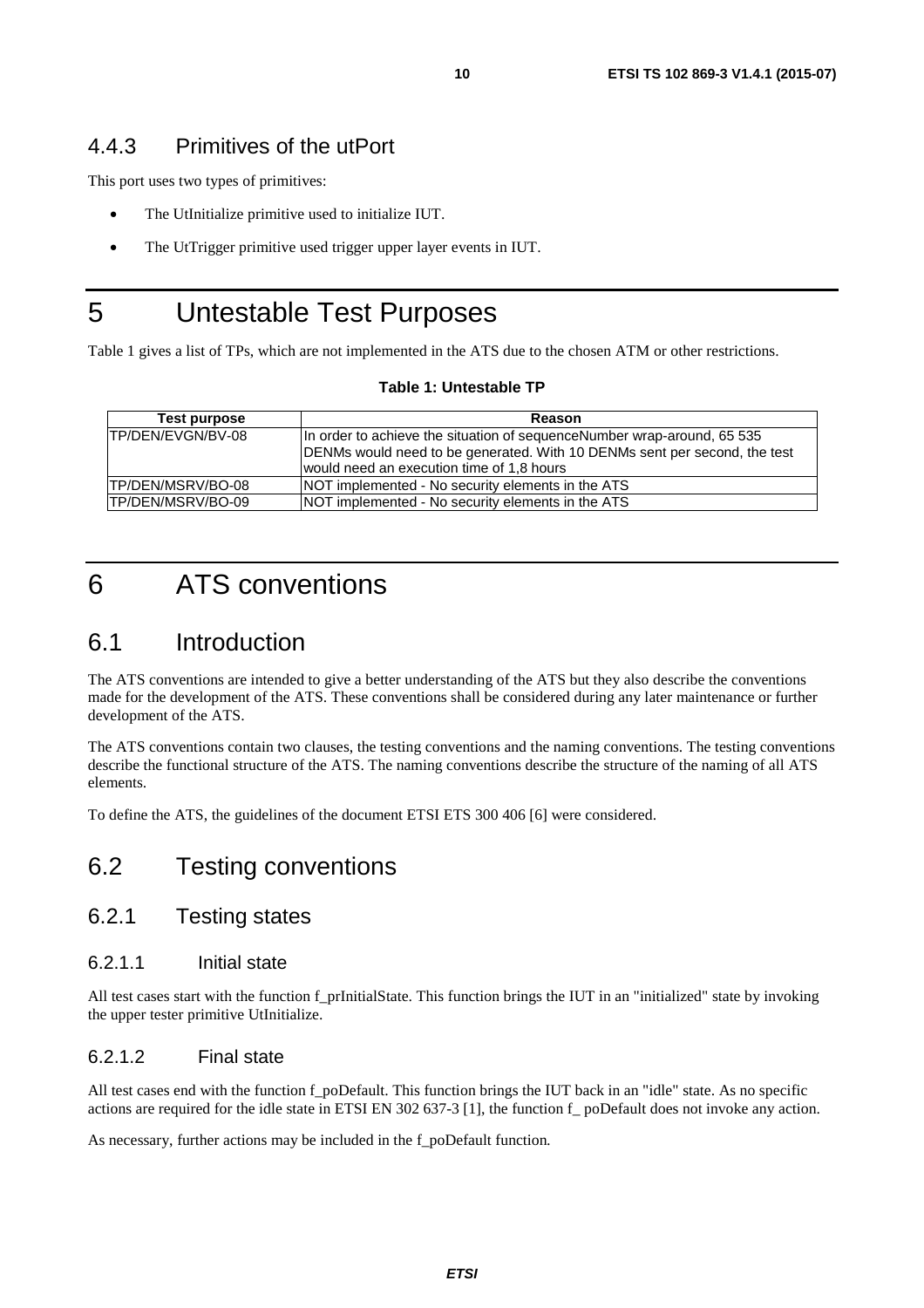### <span id="page-10-0"></span>6.2.2 Message types - ASN.1 definitions

ASN.1 definitions from ETSI EN 302 637-3 [\[1](#page-5-0)] are directly imported in TTCN-3 using the ASN.1 import method specified in ETSI ES 201 873-7 [\[8](#page-5-0)].

The following example shows the TTCN-3 import statement used to import ASN.1 definitions in the TTCN-3 modules:

**import from** DENM\_PDU\_Descriptions **language** "ASN.1:1997" **all**;

Generic ASN.1 definitions (message header, station Id, etc.), are defined in the Common Data Dictionary ETSI TS 102 894-2 [\[10](#page-6-0)] ASN.1 module. Thus the DEN ASN.1 modules need to import these definitions from the Common Data Dictionary ETSI TS 102 894-2 [\[10\]](#page-6-0) ASN.1 module (see the following ASN.1 import statement extracted from the DEN ASN.1 module):

```
IMPORTS 
    ItsPduHeader, StationID, ... 
FROM ITS-Container {
 itu-t(0) identified-organization(4) etsi(0) itsDomain(5) wg1(1) ts(102894) cdd(2) version(1) 
};
```
### 6.3 Naming conventions

#### 6.3.1 General guidelines

The naming convention is based on the following underlying principles:

- in most cases, identifiers should be prefixed with a short alphabetic string (specified in table [2](#page-11-0)) indicating the type of TTCN-3 element it represents;
- suffixes should not be used except in those specific cases identified in table 2;
- prefixes and suffixes should be separated from the body of the identifier with an underscore (" $"$ );

EXAMPLE 1: c\_sixteen, t\_wait.

- only module names, data type names and module parameters should begin with an upper-case letter. All other names (i.e. the part of the identifier following the prefix) should begin with a lower-case letter;
- the start of second and subsequent words in an identifier should be indicated by capitalizing the first character. Underscores should not be used for this purpose.

EXAMPLE 2: f\_initialState.

Table [2](#page-11-0) specifies the naming guidelines for each element of the TTCN-3 language indicating the recommended prefix, suffixes (if any) and capitalization.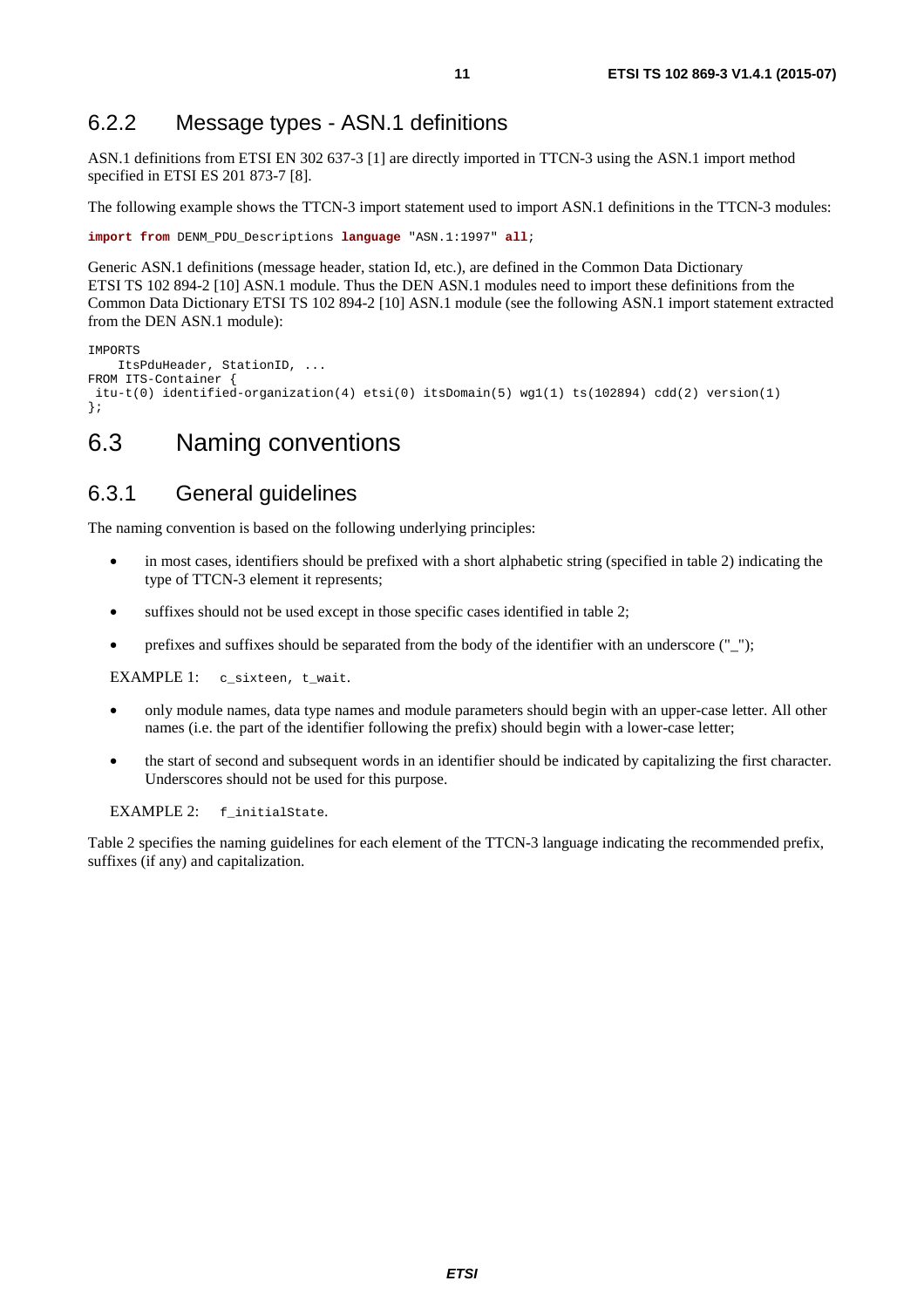<span id="page-11-0"></span>

| Language element                           | <b>Naming convention</b>       | <b>Prefix</b>   | <b>Example identifier</b> |
|--------------------------------------------|--------------------------------|-----------------|---------------------------|
| Module                                     | Use upper-case initial letter  | none            | <b>IPv6Templates</b>      |
| Group within a module                      | Use lower-case initial letter  | none            | messageGroup              |
| Data type                                  | Use upper-case initial letter  | none            | <b>SetupContents</b>      |
| Message template                           | Use lower-case initial letter  | $m_{-}$         | m_setupInit               |
| Message template with wildcard or matching | Use lower-case initial letters | mw              | mw_anyUserReply           |
| expression                                 |                                |                 |                           |
| Signature template                         | Use lower-case initial letter  | s               | s_callSignature           |
| Port instance                              | Use lower-case initial letter  | none            | signallingPort            |
| Test component instance                    | Use lower-case initial letter  | none            | userTerminal              |
| Constant                                   | Use lower-case initial letter  | $C_{-}$         | c_maxRetransmission       |
| Constant (defined within component type)   | Use lower-case initial letter  | CC              | cc_minDuration            |
| External constant                          | Use lower-case initial letter  | CX              | cx_macId                  |
| <b>Function</b>                            | Use lower-case initial letter  | f               | _authentication()         |
| <b>External function</b>                   | Use lower-case initial letter  | $\mathsf{fx}\_$ | fx_calculateLength()      |
| Altstep (incl. Default)                    | Use lower-case initial letter  | a               | a_receiveSetup()          |
| Test case                                  | Use ETSI numbering             | $TC_$           | TC_COR_0009_47_ND         |
| Variable (local)                           | Use lower-case initial letter  | <b>V</b>        | v macld                   |
| Variable (defined within a component type) | Use lower-case initial letters | $VC_$           | vc_systemName             |
| Timer (local)                              | Use lower-case initial letter  | t               | t wait                    |
| Timer (defined within a component)         | Use lower-case initial letters | tc              | tc_authMin                |
| Module parameters for PICS                 | Use all upper case letters     | PICS            | PICS_DOOROPEN             |
| Module parameters for other parameters     | Use all upper case letters     | PX              | PX_TESTER_STATION_ID      |
| <b>Formal Parameters</b>                   | Use lower-case initial letter  | $p_{-}$         | p macld                   |
| <b>Enumerated Values</b>                   | Use lower-case initial letter  | e               | e_syncOk                  |

**Table 2: ETSI TTCN-3 generic naming conventions** 

### 6.3.2 ITS specific TTCN-3 naming conventions

Next to such general naming conventions, table 3 shows specific naming conventions that apply to the ITS TTCN-3 test suite.

| Language element           | <b>Naming convention</b> | <b>Prefix</b>                                             | <b>Example identifier</b> |
|----------------------------|--------------------------|-----------------------------------------------------------|---------------------------|
| <b>ITS Module</b>          | Use upper-case initial   | Its"IUTname"                                              | ItsDenm                   |
|                            | letter                   |                                                           |                           |
| Module containing types    | Use upper-case initial   | Its"IUTname"_TypesAndValues                               | ItsDenm_TypesAndValues    |
| and values                 | letter                   |                                                           |                           |
| Module containing          | Use upper-case initial   | Its"IUTname" Templates                                    | ItsDenm Templates         |
| Templates                  | letter                   |                                                           |                           |
| Module containing test     | Use upper-case initial   | Its"IUTname" TestCases                                    | ItsDenm TestCases         |
| cases                      | letter                   |                                                           |                           |
| Module containing          | Use upper-case initial   | Its"IUTname"_Functions                                    | <b>ItsDenm</b> Functions  |
| functions                  | letter                   |                                                           |                           |
| Module containing external | Use upper-case initial   | Its"IUTname" ExternalFunctions  ItsDenm ExternalFunctions |                           |
| functions                  | letter                   |                                                           |                           |
| Module containing          | Use upper-case initial   | Its"IUTname" Interface                                    | ItsDenm Interface         |
| components, ports and      | letter                   |                                                           |                           |
| message definitions        |                          |                                                           |                           |
| Module containing main     | Use upper-case initial   | Its"IUTname" TestSystem                                   | ItsDenm TestSystem        |
| component definitions      | letter                   |                                                           |                           |
| Module containing the      | Use upper-case initial   | Its"IUTname" TestControl                                  | ItsDenm TestControl       |
| control part               | letter                   |                                                           |                           |

|  |  | Table 3: ITS specific TTCN-3 naming conventions |  |
|--|--|-------------------------------------------------|--|
|--|--|-------------------------------------------------|--|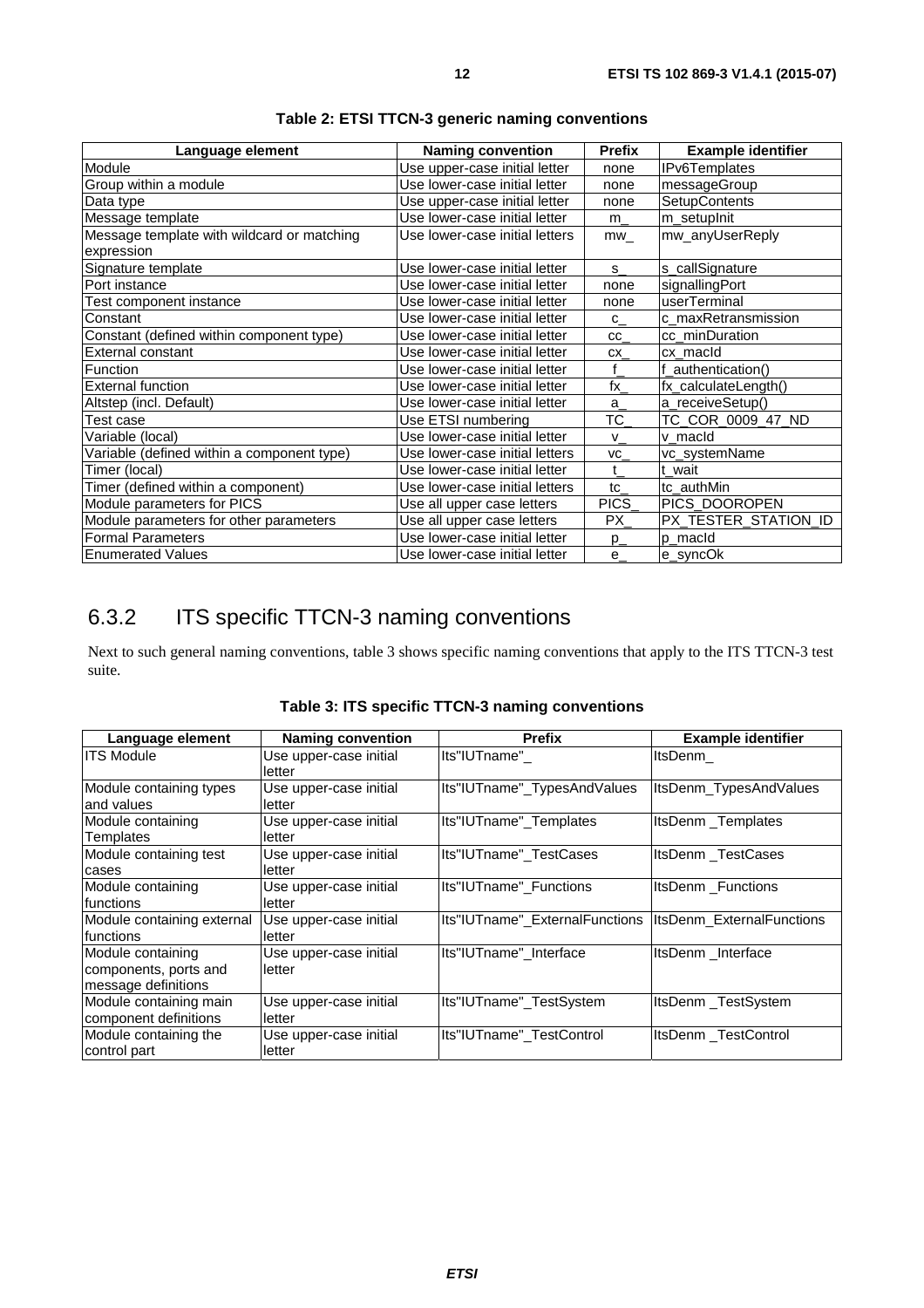#### <span id="page-12-0"></span>6.3.3 Usage of Log statements

All TTCN-3 log statements use the following format using the same order:

- Three asterisks.
- The TTCN-3 test case or function identifier in which the log statement is defined.
- One of the categories of log: INFO, WARNING, ERROR, PASS, FAIL, INCONC, TIMEOUT.
- Free text.
- Three asterisks.

```
EXAMPLE 1: log("*** f_awaitDenMessageOut: INFO: Timeout while awaiting the reception of a 
              message ***");
```
Furthermore, the following rules are applied for the DEN ATS:

Log statements are used in the body of the functions, so that invocations of functions are visible in the test logs:

• All TTCN-3 setverdict statements are combined (as defined in ETSI ES 201 873-1 V4.5.1 [\[7](#page-5-0)]) with a log statement following the same above rules (see example 2).

EXAMPLE 2: **setverdict** (**pass**, "\*\*\* f\_utInitializeIut: PASS: IUT initialized \*\*\*");

### 6.3.4 Test Case (TC) identifier

Table 4 shows the test case naming convention, which follows the same naming convention as the test purposes.

| Identifier: | TC_ <root>_<gr>_<x>_<nn></nn></x></gr></root>        |             |                                          |
|-------------|------------------------------------------------------|-------------|------------------------------------------|
|             | $<$ root $>$ = root                                  | <b>DEN</b>  |                                          |
|             | $<$ gr $>$ = group                                   | <b>MSGF</b> | Message Format                           |
|             |                                                      | <b>EVGN</b> | Event Generation                         |
|             |                                                      | SSCI        | Specific Situation Container Information |
|             |                                                      | SLCI        | Specific Location Container Information  |
|             |                                                      | <b>PETY</b> | Periodicity                              |
|             |                                                      | TDEV        | Two different events                     |
|             |                                                      | EXTI        | <b>Expiration Time</b>                   |
|             |                                                      | <b>EUPD</b> | <b>Event Update</b>                      |
|             |                                                      | <b>TNEV</b> | Termination/Negation of an Event         |
|             |                                                      | <b>DRCX</b> | <b>DENM Reception</b>                    |
|             | $\left  \langle x \rangle \right  =$ type of testing | BV          | Behaviour: Valid event tests             |
|             |                                                      | ΒO          | Behaviour: Inopportune event tests       |
|             |                                                      |             | <b>Timer tests</b>                       |
|             | $\mathsf{knn}$ = sequential number                   |             | 01 to 99                                 |

#### **Table 4: TC naming convention**

EXAMPLE: TP identifier: TP/DEN/MSGF/BV/01 TC identifier: TC\_DEN\_MSGF\_BV\_01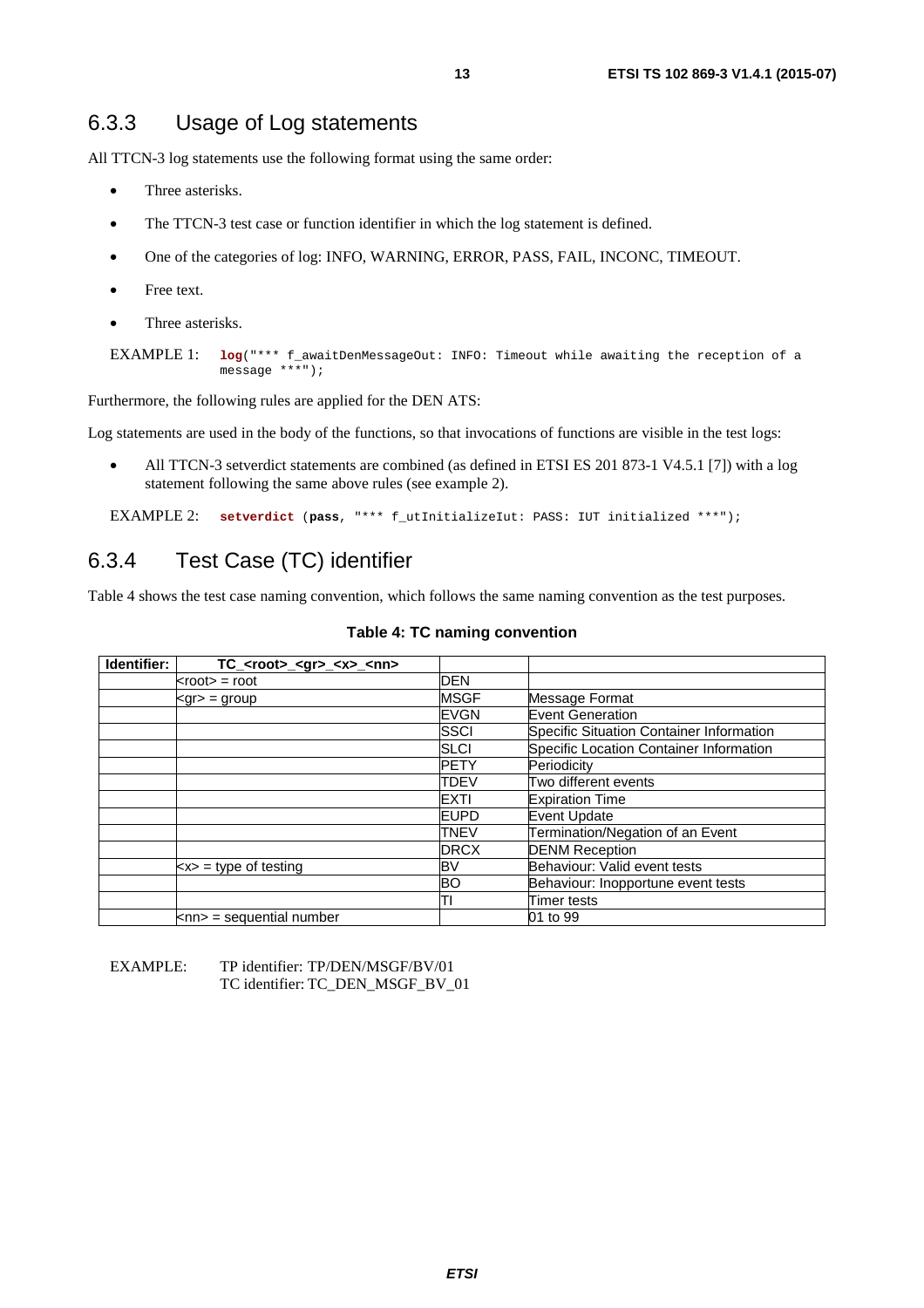## <span id="page-13-0"></span>Annex A (normative): TTCN-3 library modules

## A.1 TTCN-3 files and other related modules

This ATS has been produced using the Testing and Test Control Notation (TTCN) according to ETSI ES 201 873-1 [\[7](#page-5-0)].

This test suite has been compiled error-free using two different commercial TTCN-3 compilers.

The TTCN-3 and other related modules are contained in archive ts\_10286903v010401p0.zip which accompanies the present document.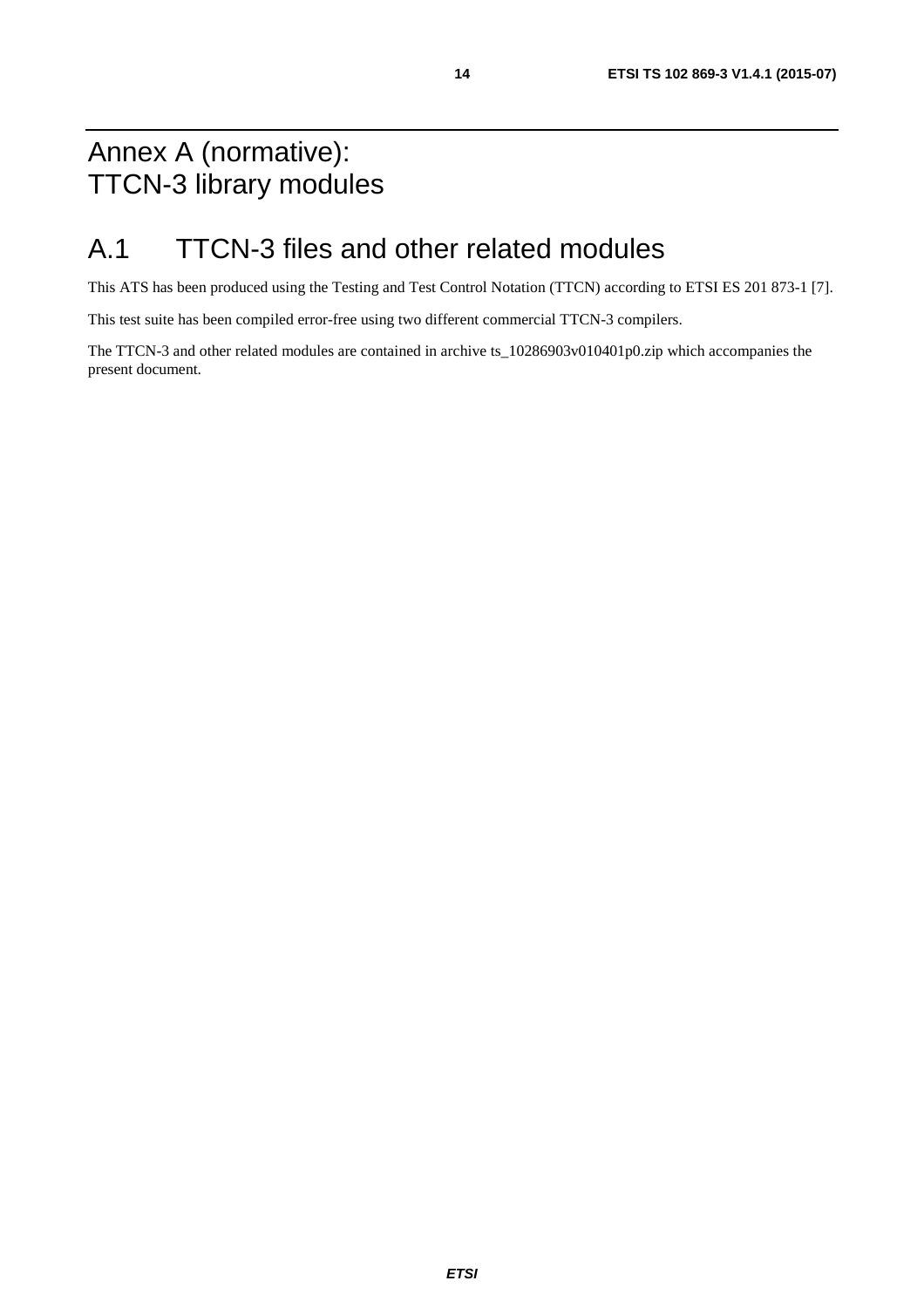## <span id="page-14-0"></span>Annex B (normative): Partial PIXIT pro forma for DEN

## B.1 Partial cancellation of copyright

Notwithstanding the provisions of the copyright clause related to the text of the present document, ETSI grants that users of the present document may freely reproduce the Partial PIXIT pro forma in this annex so that it can be used for its intended purposes and may further publish the completed Partial PIXIT.

## B.2 Introduction

The PIXIT pro forma is based on ISO/IEC 9646-6 [\[4](#page-5-0)]. Any needed additional information can be found in ISO/IEC 9646-6 [\[4\]](#page-5-0).

## B.3 Identification summary

**Table B.1** 

| PIXIT Number:         |  |
|-----------------------|--|
| Test Laboratory Name: |  |
| Date of Issue:        |  |
| Issued to:            |  |

## B.4 ATS summary

#### **Table B.2**

| <b>Protocol Specification:</b> | <b>ETSI EN 302 637-3 [1]</b>                                    |
|--------------------------------|-----------------------------------------------------------------|
| <b>Protocol to be tested:</b>  | <b>IDEN</b> (Decentralized Environmental Notification Messages) |
| <b>ATS</b> Specification:      | <b>IETSI TS 102 869-3</b>                                       |
| <b>Abstract Test Method:</b>   | IClause 4                                                       |

## B.5 Test laboratory

#### **Table B.3**

| Test Laboratory Identification: |  |
|---------------------------------|--|
| <b>Test Laboratory Manager:</b> |  |
| Means of Testing:               |  |
| <b>SAP Address:</b>             |  |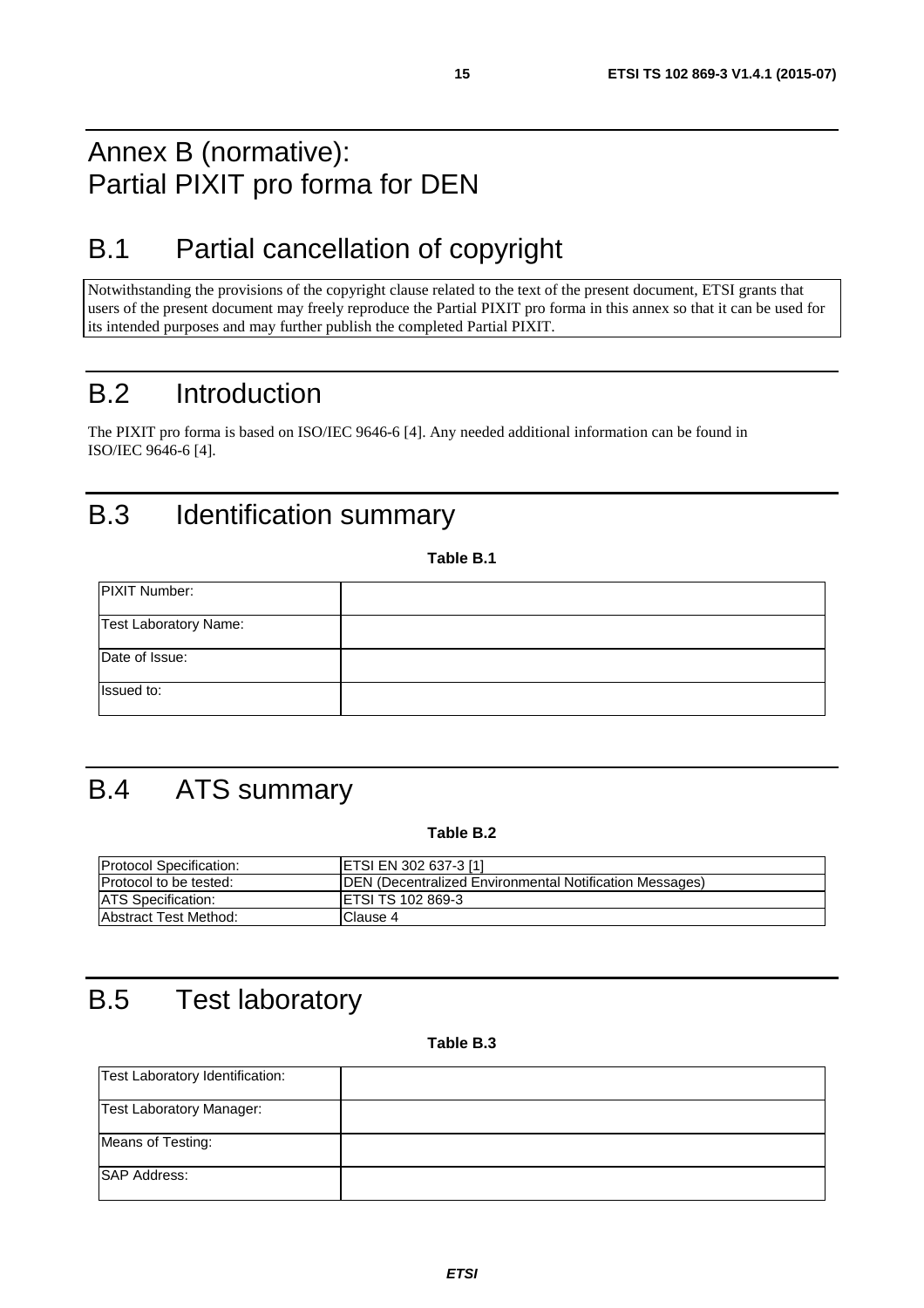## <span id="page-15-0"></span>B.6 Client identification

**Table B.4** 

| Client Identification:    |  |
|---------------------------|--|
| Client Test manager:      |  |
| Test Facilities required: |  |

## B.7 SUT

#### **Table B.5**

| Name:                            |  |
|----------------------------------|--|
| Version:                         |  |
| <b>SCS Number:</b>               |  |
| Machine configuration:           |  |
| Operating System Identification: |  |
| <b>IUT</b> Identification:       |  |
| PICS Reference for IUT:          |  |
| Limitations of the SUT:          |  |
| <b>Environmental Conditions:</b> |  |

## B.8 Protocol layer information

## B.8.1 Protocol identification

**Table B.6** 

| Name:                    | ETSI EN 302 637-3 [1] |
|--------------------------|-----------------------|
| Version:                 |                       |
| <b>IPICS References:</b> | ETSI TS 102 869-1 [9] |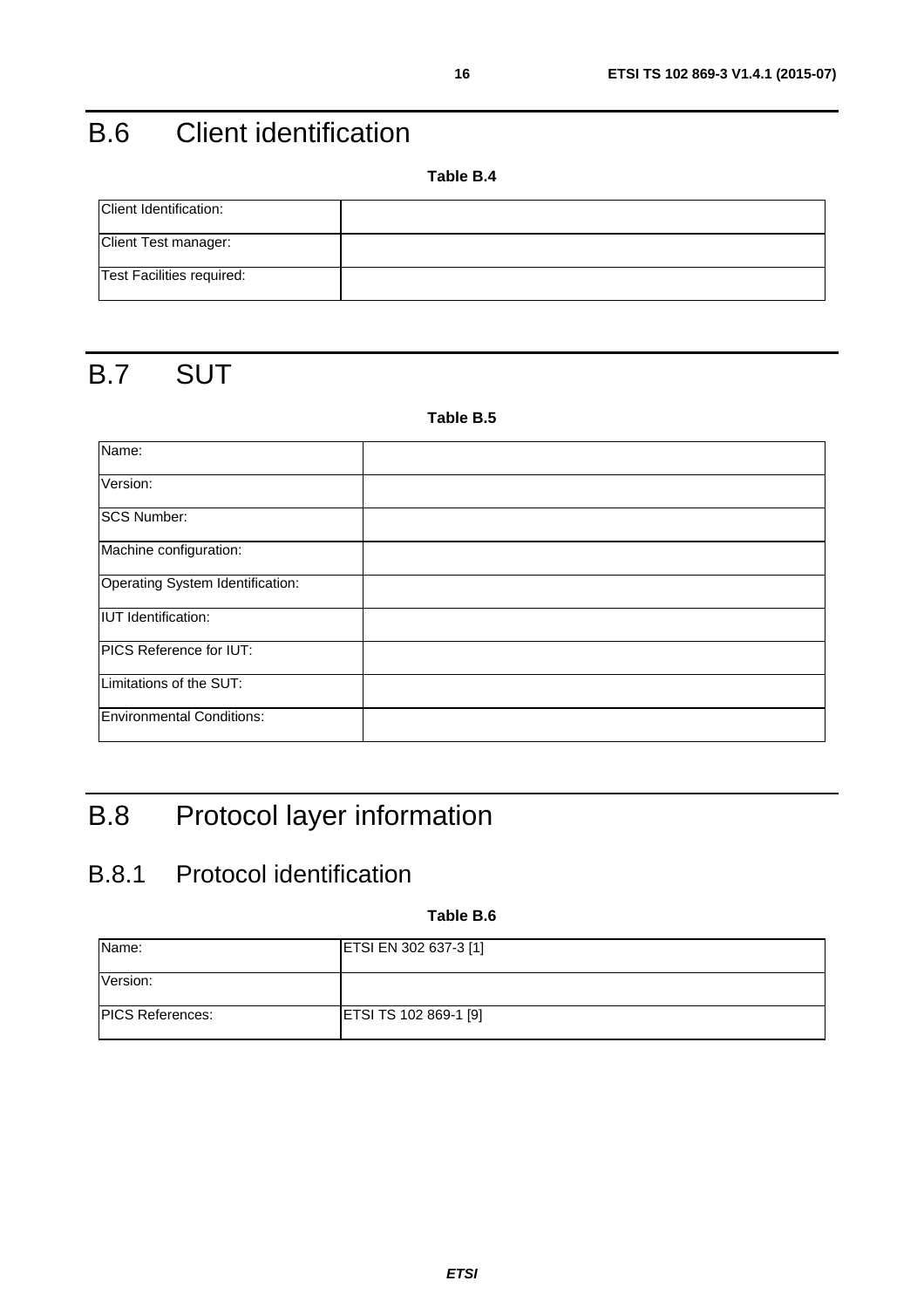## <span id="page-16-0"></span>B.8.2 IUT information

| <b>Identifier</b>    | <b>Description</b>   |                                                  |  |
|----------------------|----------------------|--------------------------------------------------|--|
| PX_TESTER_STATION_ID | <b>Comment</b>       | Station Id used in messages sent by the tester   |  |
|                      | Type                 | Integer                                          |  |
|                      | Default value        | 111 111                                          |  |
| PX_IUT_STATION_ID    | <b>Comment</b>       | <b>IUT Station Id</b>                            |  |
|                      | Type                 | Integer                                          |  |
|                      | <b>Default value</b> |                                                  |  |
| PX_TS_LATITUDE       | <b>Comment</b>       | The Latitude of the tester                       |  |
|                      | Type                 | Integer                                          |  |
|                      | Default value        | 436 175 790                                      |  |
| PX_TS_LONGITUDE      | Comment              | The Longitude of the tester                      |  |
|                      | Type                 | Integer                                          |  |
|                      | Default value        | 70 546 480                                       |  |
| PX_TIME_DELTA        | <b>Comment</b>       | Tolerance to be applied when checking timestamps |  |
|                      |                      | (ms)                                             |  |
|                      | Type                 | Integer                                          |  |
|                      | Default value        | 1 0 0 0                                          |  |

#### **Table B.7: DEN pixits**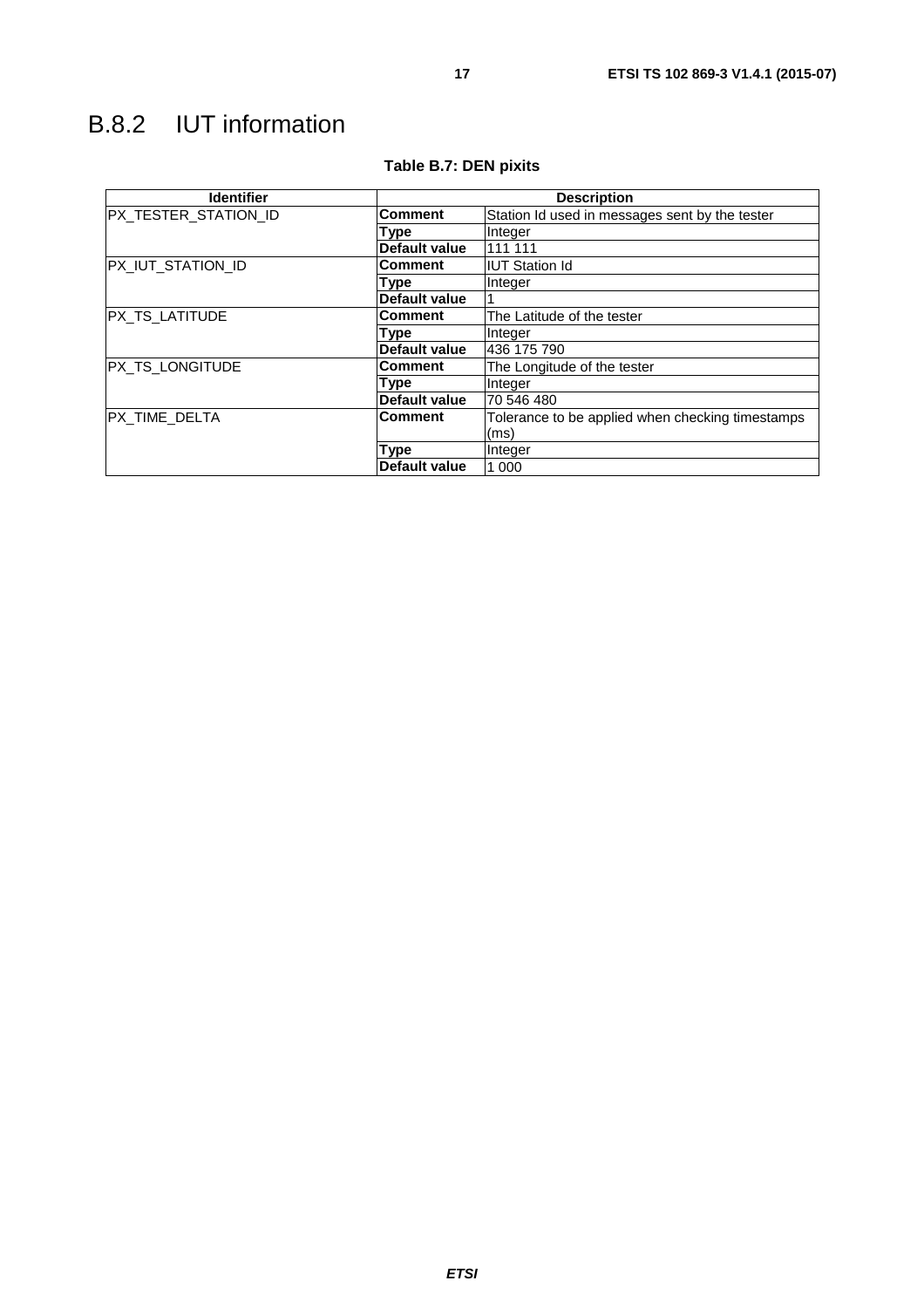## <span id="page-17-0"></span>Annex C (normative): PCTR pro forma for DEN

## C.1 Partial cancellation of copyright

Notwithstanding the provisions of the copyright clause related to the text of the present document, ETSI grants that users of the present document may freely reproduce the PCTR pro forma in this annex so that it can be used for its intended purposes and may further publish the completed PCTR.

## C.2 Introduction

The PCTR pro forma is based on ISO/IEC 9646-6 [\[4\]](#page-5-0). Any needed additional information can be found in ISO/IEC 9646-6 [\[4\]](#page-5-0).

## C.3 Identification summary

### C.3.1 Protocol conformance test report

**Table C.1** 

| PCTR Number:                    |  |
|---------------------------------|--|
| <b>IPCTR Date:</b>              |  |
| Corresponding SCTR Number:      |  |
| Corresponding SCTR Date:        |  |
| Test Laboratory Identification: |  |
| <b>Test Laboratory Manager:</b> |  |
| Signature:                      |  |

## C.3.2 IUT identification

**Table C.2** 

| Name:                   |  |
|-------------------------|--|
| Version:                |  |
| Protocol specification: |  |
| PICS:                   |  |
| Previous PCTR if any:   |  |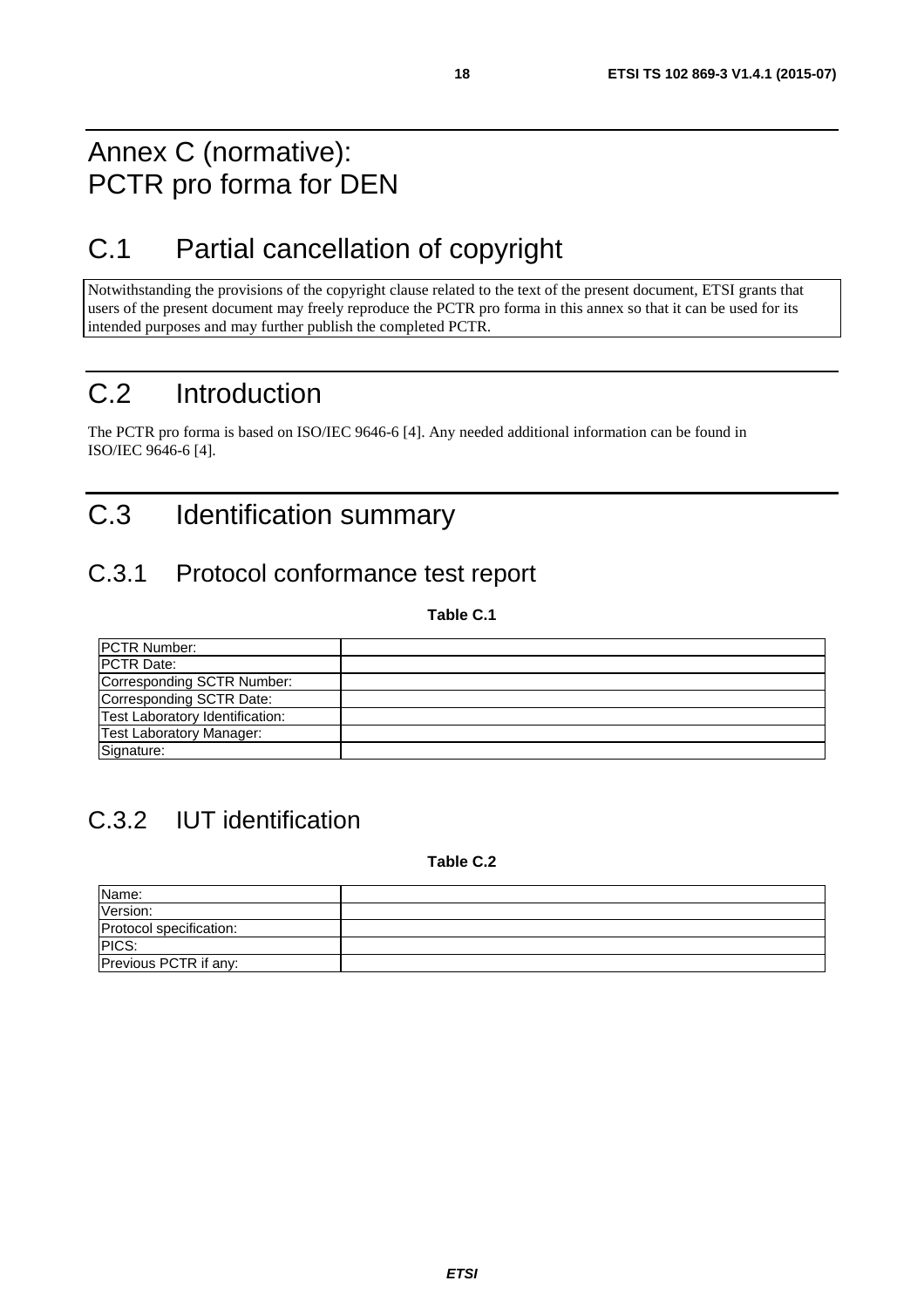Table C.3

19

<span id="page-18-0"></span>

| <b>PIXIT Number:</b>                 |  |
|--------------------------------------|--|
| <b>ATS</b> Specification:            |  |
| Abstract Test Method:                |  |
| Means of Testing identification:     |  |
| Date of testing:                     |  |
| Conformance Log reference(s):        |  |
| Retention Date for Log reference(s): |  |

#### $C.34$ Limits and reservation

Additional information relevant to the technical contents or further use of the test report, or the rights and obligations of the test laboratory and the client, may be given here. Such information may include restriction on the publication of the report.

#### $C.3.5$ Comments

Additional comments may be given by either the client or the test laboratory on any of the contents of the PCTR, for example, to note disagreement between the two parties.

#### $C.4$ **IUT Conformance status**

This IUT has or has not been shown by conformance assessment to be non-conforming to the specified protocol specification.

Strike the appropriate words in this sentence. If the PICS for this IUT is consistent with the static conformance requirements (as specified in clause C.3 in the present document) and there are no "FAIL" verdicts to be recorded (in clause C.6 in the present document) strike the words "has or", otherwise strike the words "or has not".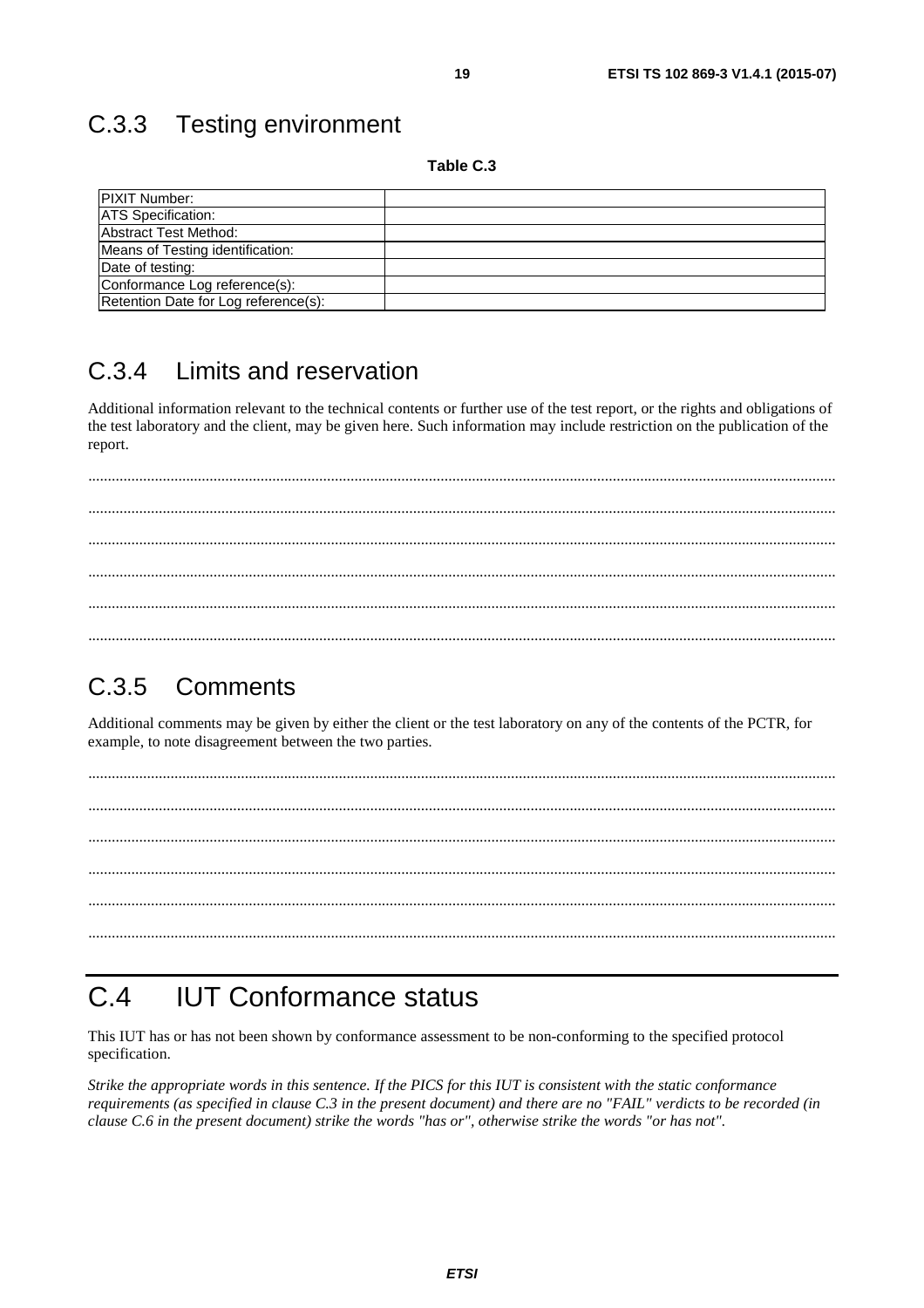#### <span id="page-19-0"></span>Static conformance summary  $C.5$

The PICS for this IUT is or is not consistent with the static conformance requirements in the specified protocol.

Strike the appropriate words in this sentence.

#### $C.6$ Dynamic conformance summary

The test campaign did or did not reveal errors in the IUT.

Strike the appropriate words in this sentence. If there are no "FAIL" verdicts to be recorded (in clause C.6 of the present document) strike the words "did or" otherwise strike the words "or did not".

Summary of the results of groups of test:

#### Static conformance review report  $C.7$

If clause C.3 indicates non-conformance, this clause itemizes the mismatches between the PICS and the static conformance requirements of the specified protocol specification.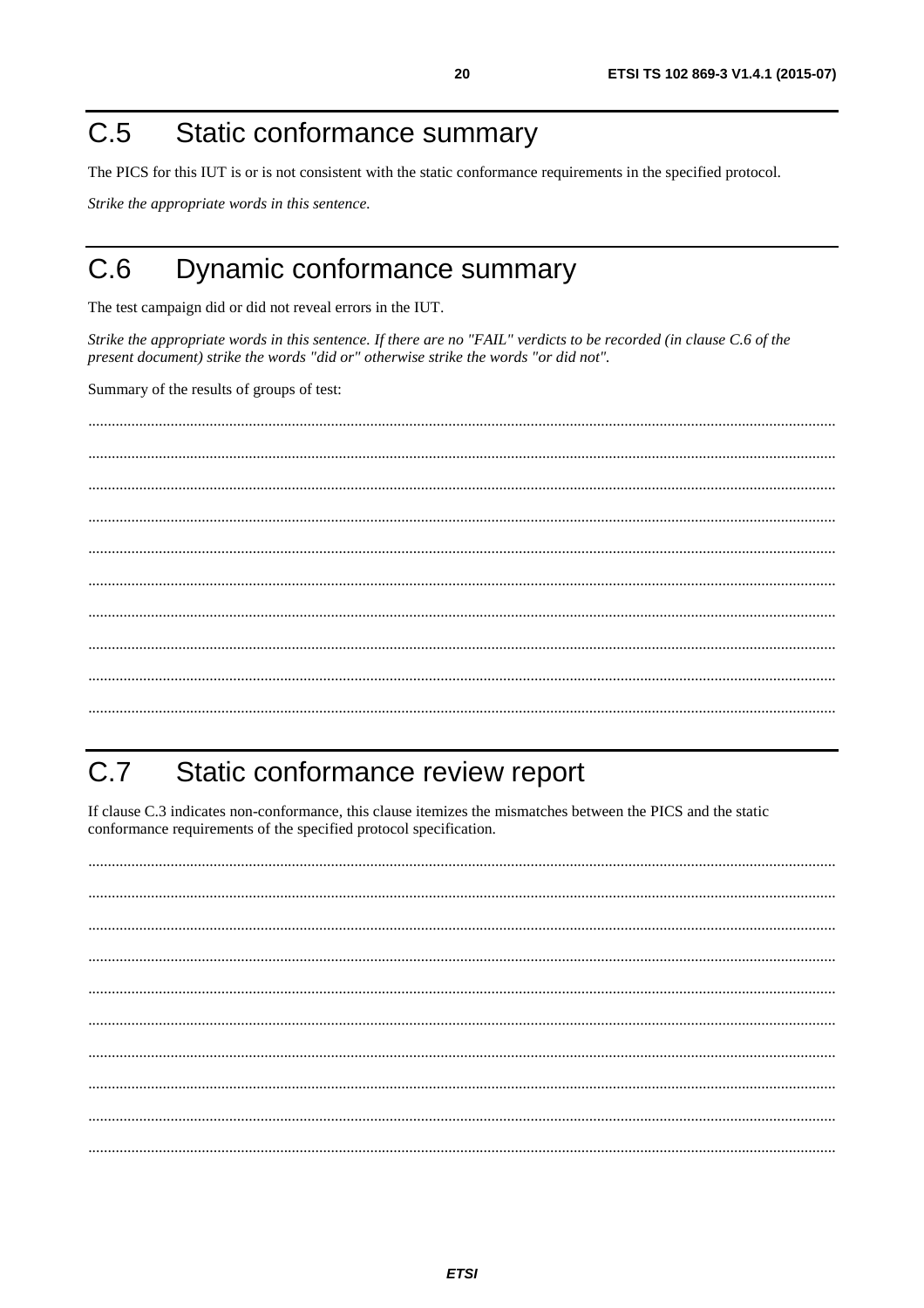## <span id="page-20-0"></span>C.8 Test campaign report

#### **Table C.4: Test cases**

| <b>ATS Reference</b>                   | Selected?            | Run?   | <b>Verdict</b> | <b>Observations</b>      |
|----------------------------------------|----------------------|--------|----------------|--------------------------|
|                                        |                      |        |                | (Reference to any        |
|                                        |                      |        |                | observations made in     |
|                                        |                      |        |                | clause C.7)              |
| TC_DEN_MSGF_BV_01                      | Yes/No               | Yes/No |                |                          |
| TC_DEN_MSGF_BV_02<br>TC DEN EVGN BV 01 | Yes/No               | Yes/No |                |                          |
|                                        | Yes/No               | Yes/No |                |                          |
| TC_DEN_EVGN_BV_02                      | Yes/No               | Yes/No |                |                          |
| TC_DEN_EVGN_BV_03                      | Yes/No               | Yes/No |                |                          |
| TC_DEN_EVGN_BV_04                      | Yes/No               | Yes/No |                |                          |
| TC_DEN_EVGN_BV_05                      | Yes/No               | Yes/No |                |                          |
| TC_DEN_EVGN_BV_07                      | Yes/No               | Yes/No |                |                          |
| TC_DEN_EVGN_BV_08                      | Yes/No               | Yes/No |                | Untestable, see clause 5 |
| TC_DEN_EVGN_BV_10                      | Yes/No               | Yes/No |                |                          |
| TC_DEN_EVUP_BV_01                      | Yes/No               | Yes/No |                |                          |
| TC_DEN_EVUP_BV_02                      | Yes/No               | Yes/No |                |                          |
| TC_DEN_EVUP_BV_03                      | Yes/No               | Yes/No |                |                          |
| TC DEN EVUP BVO04                      | Yes/No               | Yes/No |                |                          |
| TC_DEN_EVTR_BV_01                      | Yes/No               | Yes/No |                |                          |
| TC_DEN_EVTR_BV_02                      | Yes/No               | Yes/No |                |                          |
| TC_DEN_EVTR_BV_03                      | $\overline{Y}$ es/No | Yes/No |                |                          |
| TC DEN EVTR BV 04                      | Yes/No               | Yes/No |                |                          |
| TC_DEN_EVTR_BV_05                      | Yes/No               | Yes/No |                |                          |
| TC_DEN_EVTR_BO_06                      | Yes/No               | Yes/No |                |                          |
| TC_DEN_EVTR_BO_07                      | Yes/No               | Yes/No |                |                          |
| TC_DEN_EVRP_TI_01                      | Yes/No               | Yes/No |                |                          |
| TC DEN EVRP BV 02                      | Yes/No               | Yes/No |                |                          |
| TC DEN EVRP BV 03                      | Yes/No               | Yes/No |                |                          |
| TC_DEN_EVRP_BV_04                      | Yes/No               | Yes/No |                |                          |
| TC_DEN_EVRP_BV_05                      | Yes/No               | Yes/No |                |                          |
| TC_DEN_EVRP_BV_06                      | Yes/No               | Yes/No |                |                          |
| TC_DEN_EVRP_BV_08                      | Yes/No               | Yes/No |                |                          |
| TC_DEN_EVRP_BV_09                      | Yes/No               | Yes/No |                |                          |
| TC_DEN_EVRP_BV_10                      | Yes/No               | Yes/No |                |                          |
| TC_DEN_EVRP_BV_11                      | Yes/No               | Yes/No |                |                          |
| TC_DEN_MSRV_BV_01                      | Yes/No               | Yes/No |                |                          |
| TC_DEN_MSRV_BV_02                      | Yes/No               | Yes/No |                |                          |
| TC DEN MSRV BO 03                      | Yes/No               | Yes/No |                |                          |
| TC_DEN_MSRV_BO_04                      | Yes/No               | Yes/No |                |                          |
| TC_DEN_MSRV_BO_05                      | Yes/No               | Yes/No |                |                          |
| TC_DEN_MSRV_BO_06                      | Yes/No               | Yes/No |                |                          |
| TC_DEN_MSRV_BV_07                      | Yes/No               | Yes/No |                |                          |
| TC_DEN_MSRV_BV_10                      | Yes/No               | Yes/No |                |                          |
| TC_DEN_PAR_BV_01                       | Yes/No               | Yes/No |                |                          |
| TC_DEN_PAR_BV_02                       | Yes/No               | Yes/No |                |                          |
| TC_DEN_KAFW_BV_01                      | Yes/No               | Yes/No |                |                          |
| TC_DEN_KAFW_BV_02                      | Yes/No               | Yes/No |                |                          |
| TC_DEN_KAFW_TI_03                      | Yes/No               | Yes/No |                |                          |
| TC_DEN_KAFW_BV_04                      | Yes/No               | Yes/No |                |                          |
| TC_DEN_KAFW_BV_05                      | Yes/No               | Yes/No |                |                          |
| TC_DEN_KAFW_BV_06                      | Yes/No               | Yes/No |                |                          |
| TC_DEN_KAFW_BV_07                      | Yes/No               | Yes/No |                |                          |
| TC_DEN_KAFW_BV_08                      | Yes/No               | Yes/No |                |                          |
| TC_DEN_KAFW_BV_09                      | Yes/No               | Yes/No |                |                          |
| TC_DEN_KAFW_BV_10                      | Yes/No               | Yes/No |                |                          |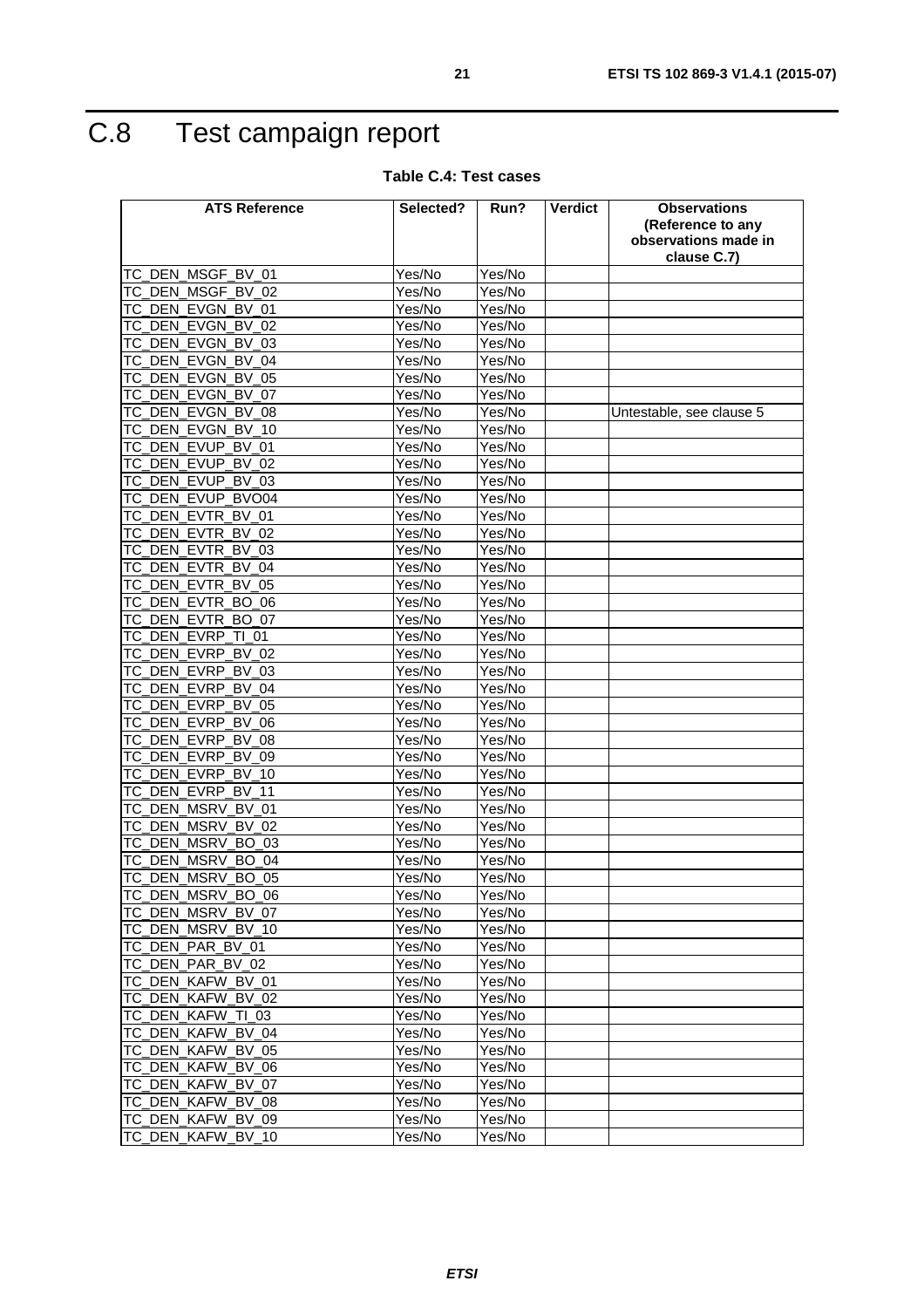#### <span id="page-21-0"></span>**Observations**  $C.9$

Additional information relevant to the technical content of the PCTR is given here.

22